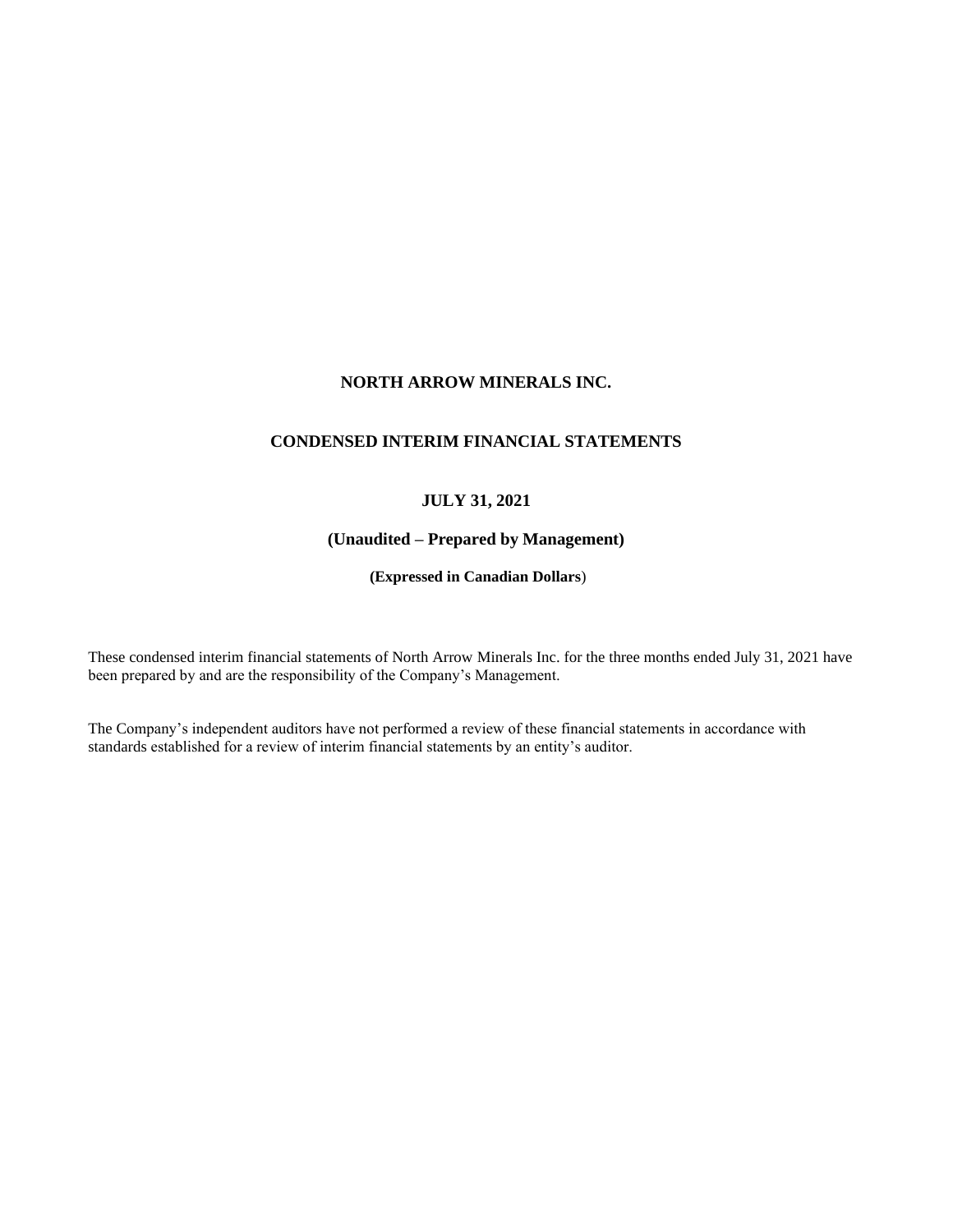|                                                                             | <b>July 31, 2021</b> | April 30, 2021   |
|-----------------------------------------------------------------------------|----------------------|------------------|
| <b>ASSETS</b>                                                               |                      |                  |
| <b>Current</b>                                                              |                      |                  |
| Cash                                                                        | \$<br>2,371,568      | \$<br>1,091,927  |
| Receivables (Note 5)                                                        | 98,607               | 17,929           |
| Marketable securities (Note 4)                                              | 20,000               | 27,500           |
| Prepaid expenses                                                            | 29,318               | 29,880           |
|                                                                             | 2,519,493            | 1,167,236        |
| <b>Equipment</b> (Note 6)                                                   | 38,952               | 41,513           |
| <b>Right-of-use assets (Note 7)</b>                                         | 22,104               | 32,408           |
| <b>Exploration and evaluation assets (Note 8)</b>                           | 19,744,212           | 19,356,366       |
|                                                                             | \$<br>22,324,761     | \$<br>20,597,523 |
| <b>LIABILITIES</b>                                                          |                      |                  |
| <b>Current</b>                                                              |                      |                  |
| Accounts payable and accrued liabilities (Note 9 and 13)                    | \$<br>1,375,353      | \$<br>434,204    |
| Bank line of credit (Note 10)                                               | 40,000               | 40,000           |
| Loan payable (Note 11)                                                      | 369,672              | 338,461          |
| Advance from Burgundy Diamond Mines Limited (Note 8)                        | 724,591              | 761,734          |
| Deferred Premium (Note 12)<br>Current portion of lease liabilities (Note 7) | 24,900<br>23,074     | 32,390           |
|                                                                             | 2,557,590            | 1,606,789        |
| Lease liabilities (Note 7)                                                  |                      | 883              |
| <b>SHAREHOLDERS' EQUITY</b>                                                 |                      |                  |
| Capital stock (Note 12)                                                     | 38,168,252           | 37,232,321       |
| Share-based payment reserve (Note 12)                                       | 5,382,454            | 5,343,896        |
| Deficit                                                                     | (23, 783, 535)       | (23, 586, 366)   |
|                                                                             | 19,767,171           | 18,989,851       |
|                                                                             | \$<br>22,324,761     | \$<br>20,597,523 |

## **Nature and continuance of operations (Note 1)**

## **Approved and authorized on behalf of the Board on September 27, 2021:**

*"D. Grenville Thomas"* Director *"Blair Murdoch"* Director

The accompanying notes are an integral part of these financial statements.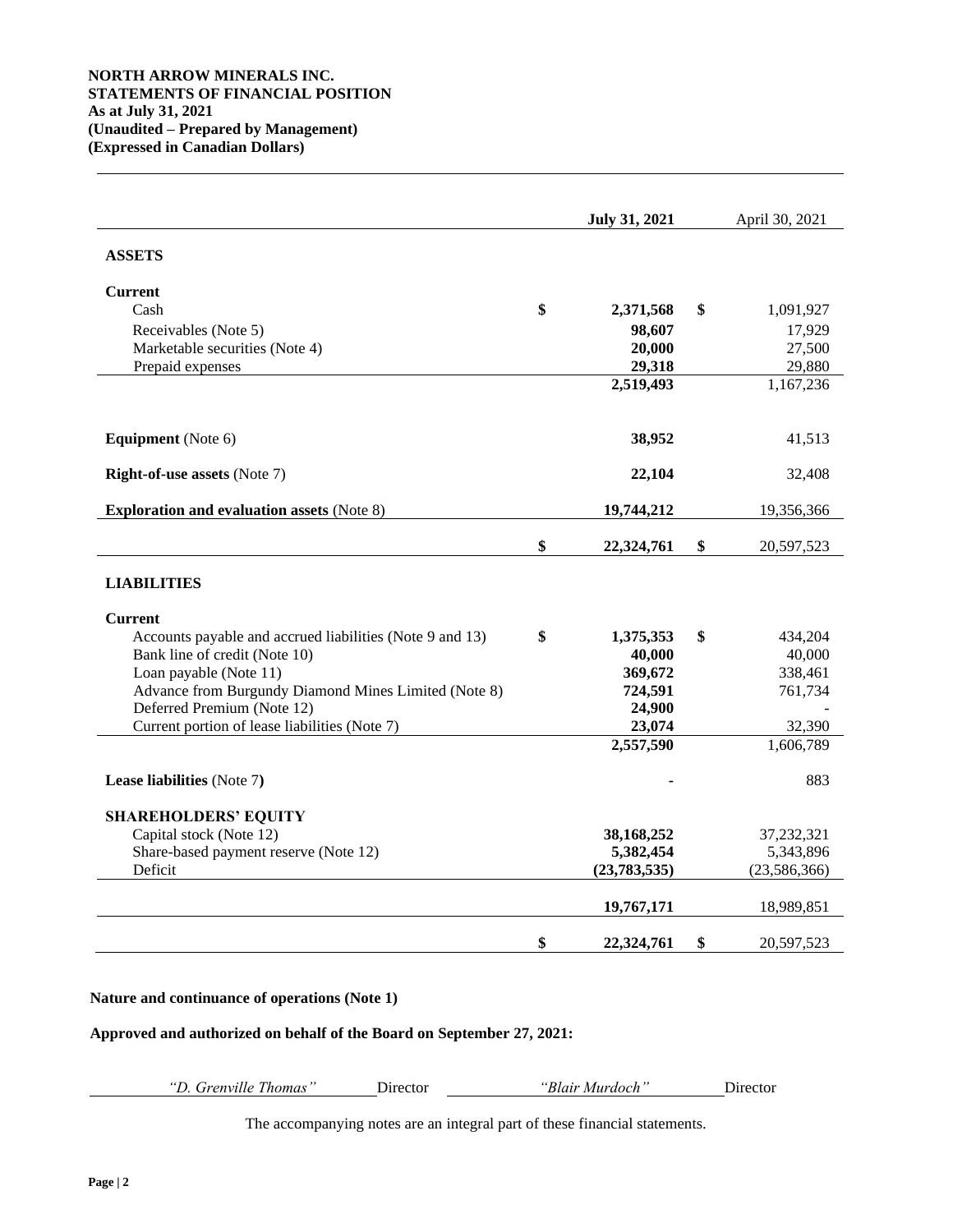# **NORTH ARROW MINERALS INC. STATEMENTS OF LOSS AND COMPREHENSIVE LOSS For the Three Months Ended July 31, 2021 (Unaudited – Prepared by Management) (Expressed in Canadian Dollars)**

|                                             | 2021            | 2020             |
|---------------------------------------------|-----------------|------------------|
|                                             |                 |                  |
| Advertising, promotion and travel           | \$<br>26,872    | \$<br>1,543      |
| Amortization of bonus shares (Note 11)      | 20.959          |                  |
| Consulting (Note 13)                        | 2,250           | 2,250            |
| Depreciation                                | 12,865          | 22,403           |
| Office, miscellaneous and rent (Note 13)    | 25,964          | 9,347            |
| Professional fees                           | 5,700           | 44               |
| Property investigation costs                | 11,134          | 28,130           |
| Regulatory and filing fees                  | 3,776           | 2,889            |
| Salaries and benefits (Note 13)             | 62,801          | 94,461           |
| Share-based compensation (Note 12)          | 38,558          | 12,883           |
|                                             |                 |                  |
|                                             | (210, 879)      | (173,950)        |
|                                             |                 |                  |
| Interest, foreign exchange and other income |                 | 191              |
| Other income - deferred premium             | 21,210          |                  |
| Gain (loss) on marketable securities        | (7,500)         | 66,916           |
|                                             | 13,710          | 67,107           |
|                                             |                 |                  |
| Net and comprehensive loss                  | \$<br>(197,169) | \$<br>(106, 843) |
|                                             |                 |                  |
| Basic and diluted loss per share            | \$<br>(0.00)    | \$<br>(0.00)     |
| Weighted average number of common shares    | 117,801,331     | 110,676,744      |

The accompanying notes are an integral part of these financial statements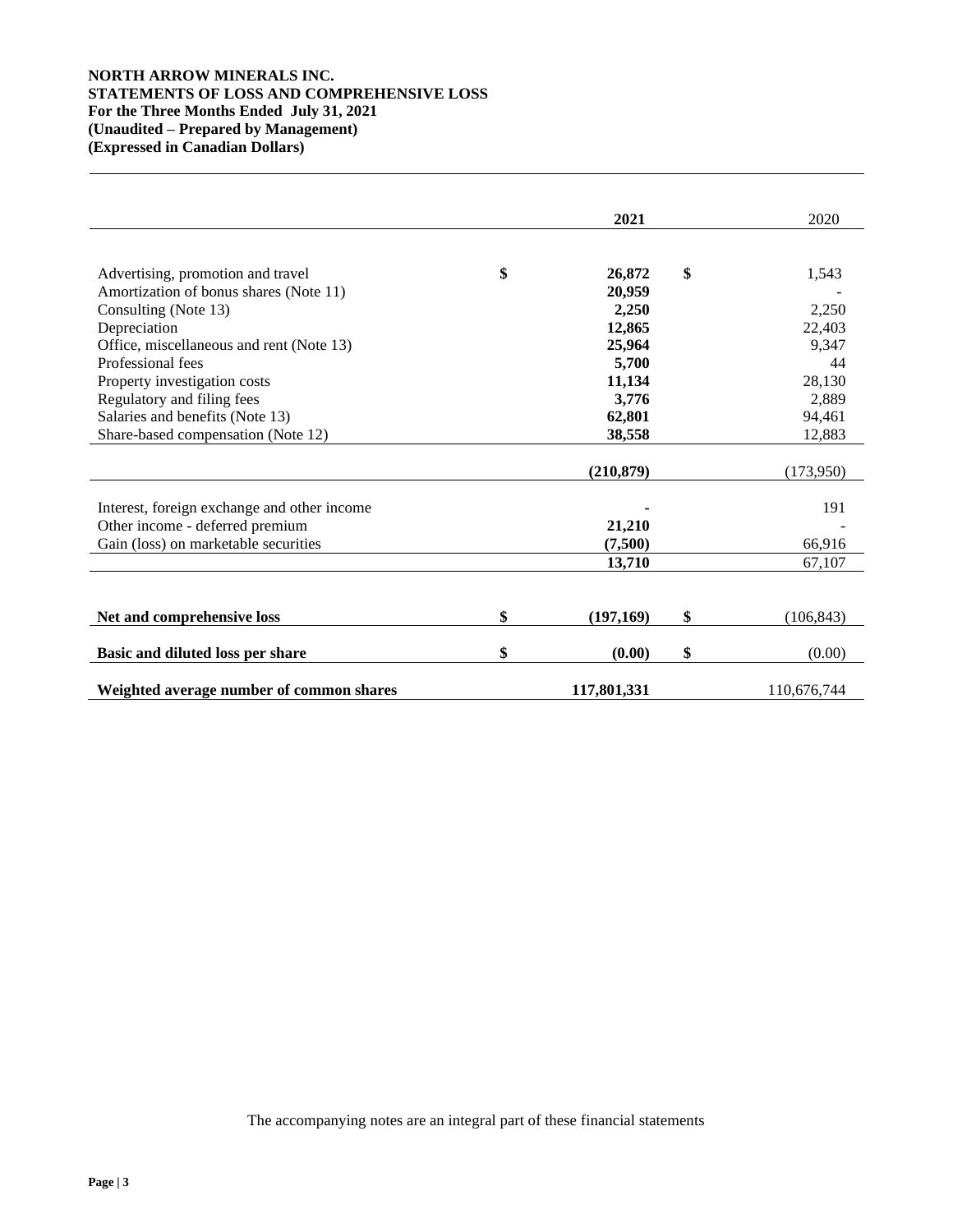|                                                                                                                                                                               | 2021                 | 2020              |
|-------------------------------------------------------------------------------------------------------------------------------------------------------------------------------|----------------------|-------------------|
| <b>CASH FLOWS FROM OPERATING ACTIVITIES</b>                                                                                                                                   |                      |                   |
| Loss for the period                                                                                                                                                           | \$<br>(197, 169)     | \$<br>(106, 843)  |
| Items not involving cash:                                                                                                                                                     |                      |                   |
| Depreciation                                                                                                                                                                  | 12,865               | 22,403            |
| Share-based compensation                                                                                                                                                      | 38,558               | 12,883            |
| Loss (gain) on marketable securities                                                                                                                                          | 7,500                | (66,916)          |
| Finance cost                                                                                                                                                                  | 11,157               | 1,805             |
| Amortization of bonus shares                                                                                                                                                  | 20,959               |                   |
| Other income – deferred premium                                                                                                                                               | (21,210)             |                   |
| Changes in non-cash working capital items:                                                                                                                                    |                      |                   |
| Receivables                                                                                                                                                                   | (80, 678)            | 5,710             |
| Prepaid expenses                                                                                                                                                              | 562                  | (787)             |
| Accounts payable and accrued liabilities                                                                                                                                      | (11, 667)            | 43,193            |
|                                                                                                                                                                               | (219, 123)           | (88, 552)         |
| <b>CASH FLOWS FROM INVESTING ACTIVITIES</b><br>Expenditures on exploration and evaluation assets, net<br>Advance from Burgundy Diamond Mines Limited<br>Purchase of equipment | 564,970<br>(37, 143) | 68,474<br>(2,087) |
|                                                                                                                                                                               | 527,827              | 66,387            |
| <b>CASH FLOWS FROM FINANCING ACTIVITIES</b><br>Proceeds from a private placement                                                                                              | 1,014,420            |                   |
| Share issuance costs                                                                                                                                                          | (32, 379)            |                   |
| Repayment of lease liabilities                                                                                                                                                | (11, 104)            | (20,018)          |
|                                                                                                                                                                               | 970,937              | (20,018)          |
| Change in cash during the period                                                                                                                                              | 1,279,641            | (42, 183)         |
| Cash, beginning of the year                                                                                                                                                   | 1,091,927            | 579,550           |
| Cash, end of the period                                                                                                                                                       | \$<br>2,371,568      | \$<br>537,367     |

**Supplemental disclosure with respect to cash flows (Note 14)**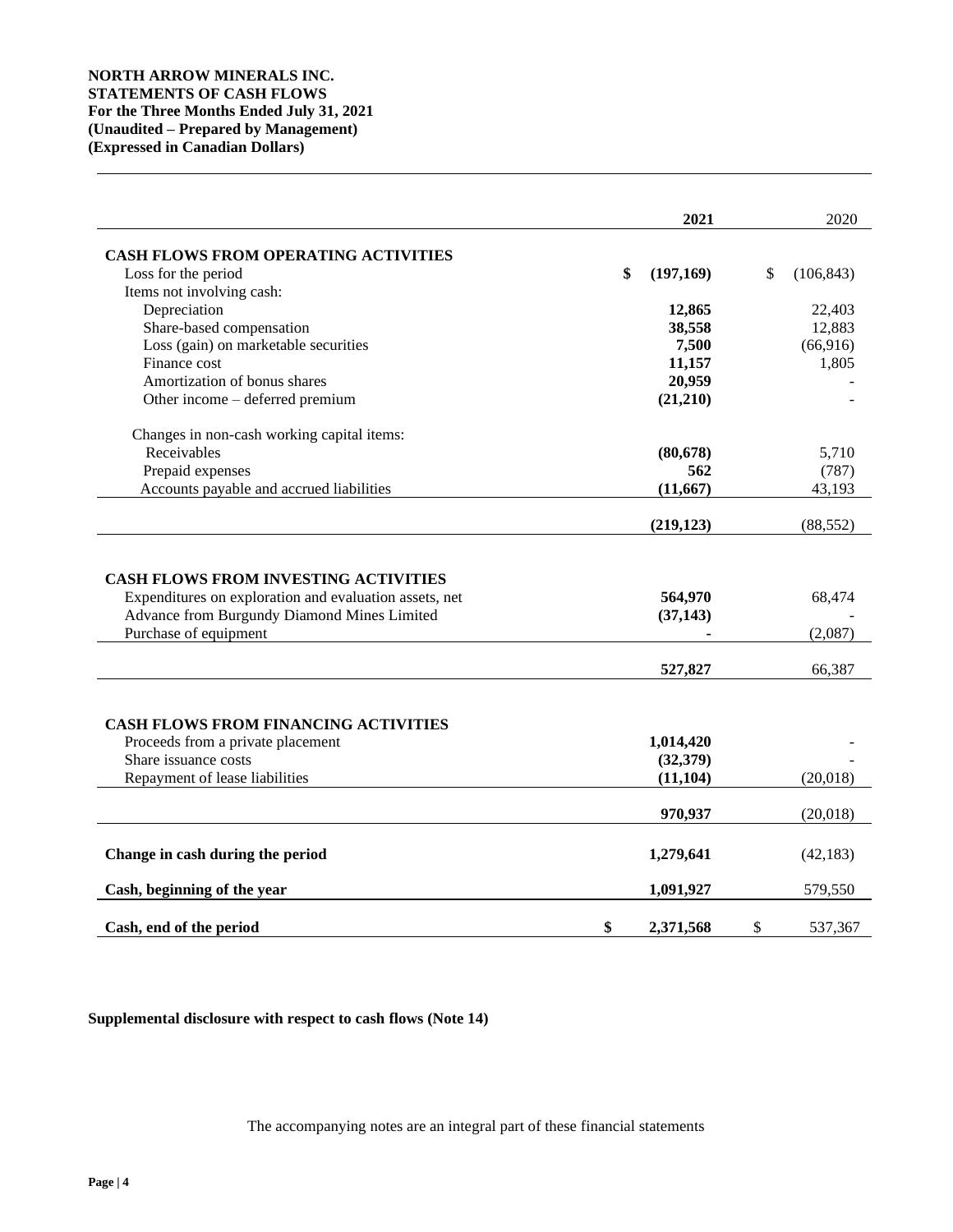# **NORTH ARROW MINERALS INC. STATEMENTS OF CHANGES IN EQUITY (Unaudited – Prepared by Management) (Expressed in Canadian Dollars)**

|                                                                               | Number of<br><b>Shares</b> | <b>Capital Stock</b> | <b>Share-based</b><br>payment<br>reserve | <b>Deficit</b> | <b>Total</b>                   |
|-------------------------------------------------------------------------------|----------------------------|----------------------|------------------------------------------|----------------|--------------------------------|
| Balance, April 30, 2020                                                       | 110,676,744                | \$37,147,321         | \$5,300,452                              | \$(22,958,175) | \$19,489,598                   |
| <b>Share-based compensation</b><br><b>Net loss</b>                            |                            | ٠<br>$\blacksquare$  | 12,883                                   | (106, 843)     | 12,883<br>(106, 843)           |
| <b>Balance, July 31, 2020</b>                                                 | 110,676,744                | \$37,147,321         | \$5,313,335                              | \$(23,065,018) | \$19,395,638                   |
| Balance, April 30, 2021                                                       | 111,676,744                | \$37,232,321         | \$5,343,896                              | \$(23,586,366) | \$18,989,851                   |
| <b>Share-based compensation</b><br><b>Net loss</b><br>Private placement – net | 9,222,000                  | 935,931              | 38,558                                   | (197,169)      | 38,558<br>(197,169)<br>935,931 |
| <b>Balance, July 31, 2021</b>                                                 | 120,898,744                | \$38,168,252         | \$5,382,454                              | \$(23,783,535) | \$19,767,171                   |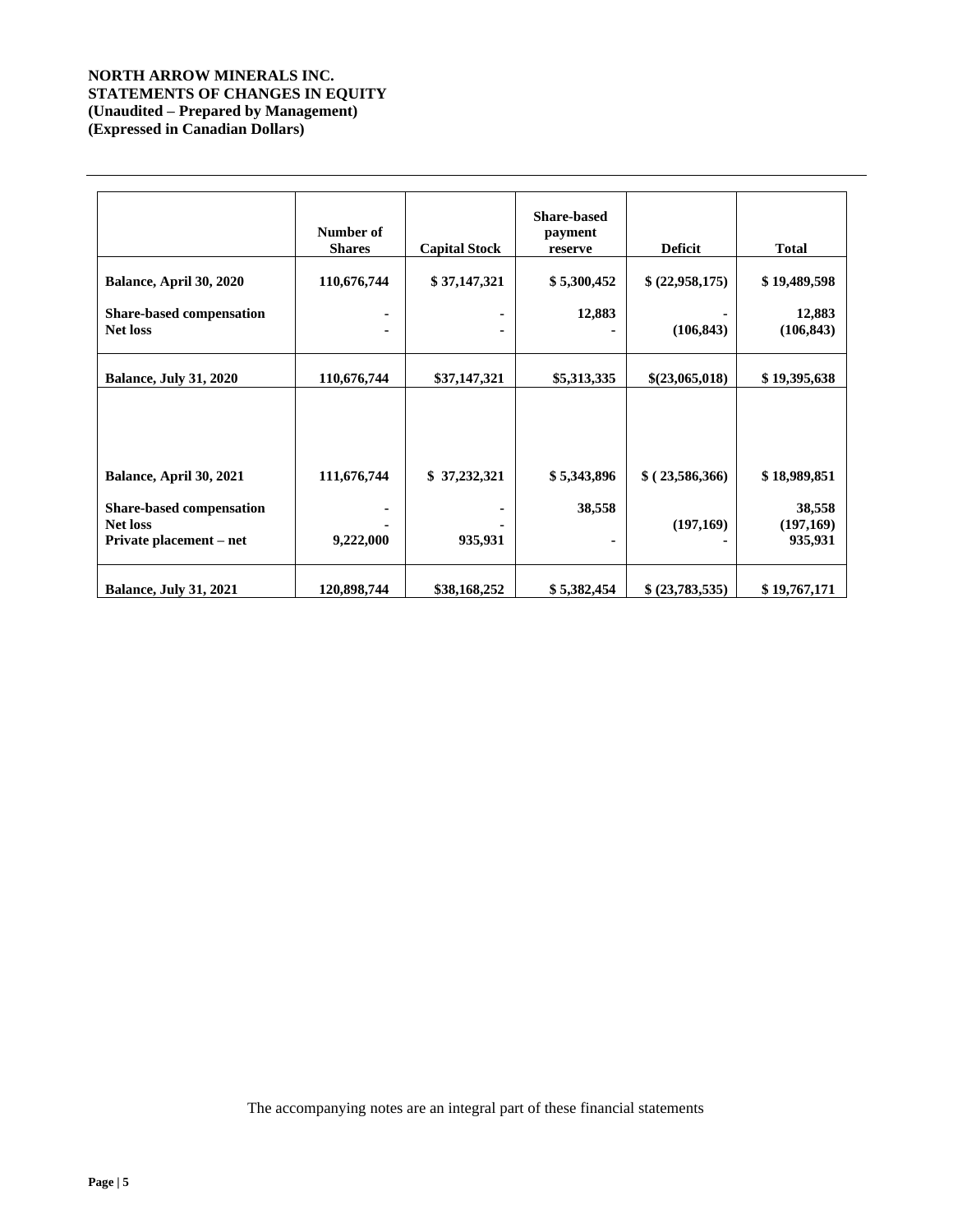## **1. NATURE AND CONTINUANCE OF OPERATIONS**

North Arrow Minerals Inc. (the "Company") is incorporated federally under the laws of the Canada Business Corporations Act ("CBCA").

The financial statements of the Company are presented in Canadian dollars, which is the functional currency of the Company.The Company trades on the TSX Venture Exchange (TSXV – NAR) and its registered office address is Ste. #960-789 West Pender Street, Vancouver, BC, Canada V6C 1H2.

The Company's principal business activity is the acquisition and exploration of exploration and evaluation assets. To date, the Company has not generated significant revenues from operations and is considered to be in the exploration stage.

These financial statements have been prepared on a going concern basis which assumes the Company will be able to realize its assets and discharge its liabilities in the normal course of business for the foreseeable future. At July 31, 2021, the Company had an accumulated deficit of \$23,783,535 (April 30, 2021 - \$23,586,366), incurred ongoing losses and has no source of recurring revenue. These material uncertainties may cast significant doubt upon the Company's ability to continue as a going concern. These financial statements do not reflect the adjustments to the carrying values of assets and liabilities, the reported amounts of expenses and the classification of statement of financial position items if the going concern assumption was inappropriate. These adjustments could be material.

The Company's continuation as a going concern is dependent on the successful results from its mineral property exploration activities, its ability to reduce or defer discretionary expenditures and its continued ability to raise equity capital or borrowings sufficient to meet current and future obligations.

In March 2020 the World Health Organization declared coronavirus COVID-19 a global pandemic. This contagious disease outbreak, which has continued to spread, and any related adverse public health developments, has adversely affected workforces, economies, and financial markets globally. While increasing vaccination rates throughout Canada have allowed field exploration activities to resume in the jurisdictions in which the Company operates, it is not possible for the Company to predict the duration or magnitude of the adverse effects the pandemic may have on the Company's business or results of operations at this time.

# **2. BASIS OF PRESENTATION**

#### **a) Statement of compliance**

These financial statements have been prepared in accordance with International Financial Reporting Standards ("IFRS") as issued by the International Accounting Standards Board ("IASB") and interpretations of the International Financial Reporting Interpretations Committee ("IFRIC") and specifically with IAS 34, Interim Financial Reporting. The accounting policies applied in preparation of these financial statements are consistent with those applied and disclosed in the Company's financial statements for the year ended April 30, 2021. These financial statements are presented in Canadian dollars unless otherwise noted.

#### **b) Historical cost**

These financial statements have been prepared on a historical cost basis except for certain financial instruments measured at fair value.

#### **c) Significant accounting judgments, estimates and assumptions**

The preparation of financial statements in conformity with IFRS requires management to make certain estimates, judgments and assumptions that affect the reported amounts of assets and liabilities at the date of the financial statements and the reported revenues and expenses during this period. Although management uses historical experiences and its best knowledge of the amount, events or actions to form the basis for judgments and estimates, actual results may differ from these estimates.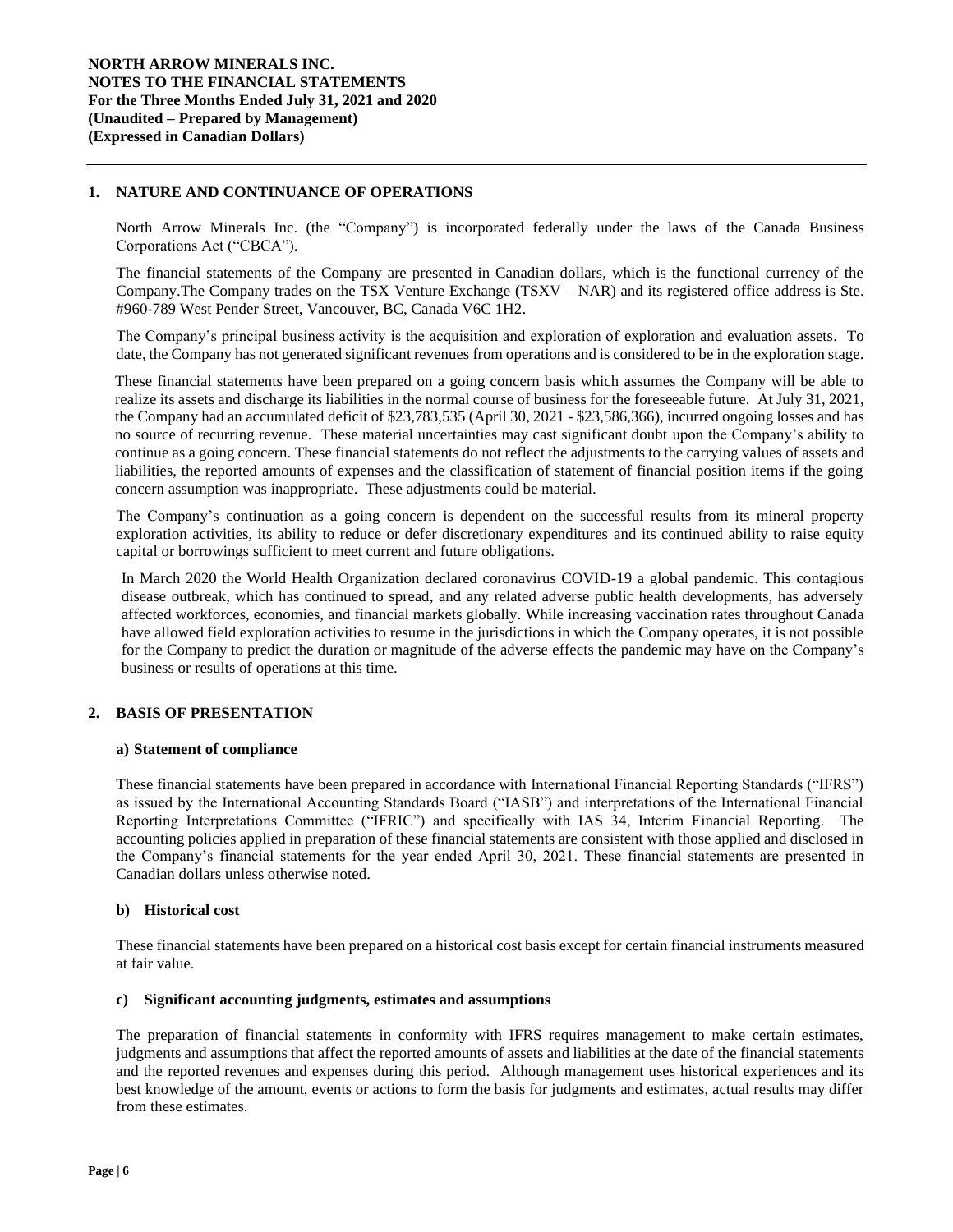## **2. BASIS OF PRESENTATION –** *continued*

#### **c) Significant accounting judgments, estimates and assumptions** *-* **continued**

The most significant accounts that require estimates as the basis for determining the stated amounts include the recoverability of exploration and evaluation assets and the valuations for share-based payments, marketable securities, deferred premiums, deferred tax amounts, right-of-use assets and lease liabilities.

Critical judgments exercised in applying accounting policies that have the most significant effect on the amounts recognized in the financial statements are as follows:

(i) Economic recoverability and probability of future benefits of exploration and evaluation costs*.*  Management has determined that exploration, evaluation and related costs incurred which were capitalized may have future economic benefits and may be economically recoverable. Management uses several criteria in its assessments of economic recoverability and probability of future economic benefits including geologic and other technical information, history of conversion of mineral deposits with similar characteristics to its own properties to proven and probable mineral reserves, the quality and capacity of existing infrastructure facilities, evaluation of permitting and environmental issues and local support for the project.

#### (ii) Valuation of share-based payments and warrants recorded as marketable securities

The Company uses the Black-Scholes Option Pricing Model for valuation of share-based payments and warrants recorded as marketable securities. Option pricing models require the input of subjective assumptions including expected price volatility, interest rates and forfeiture rate. Changes in the input assumptions can materially affect the fair value estimate and Company's earnings and equity reserves.

(iii) Income taxes

effective interest method.

In assessing the probability of realizing income tax assets, management makes estimates related to expectations of future taxable income, applicable tax opportunities, expected timing of reversals of existing temporary differences and the likelihood that tax positions taken will be sustained upon examination by applicable tax authorities. In making its assessments, management gives additional weight to positive and negative evidence that can be objectively verified.

- iv) Valuation of deferred premiums and flow-through shares On issuance the Company bifurcates the flow-through share into a flow-through share premium liability based on the estimated premium the investor pays for the flow through share and share capital. When qualifying expenses are incurred the Company derecognizes the liability and the premium is recognized as other income.
- v) Valuation of marketable securities Marketable securities are valued at fair market value based on quoted prices in active markets. Changes in market prices can materially affect the fair value estimate and the Company's earnings.
- vi) Valuation of right-of-use assets and related lease liabilities Lease liabilities are initially measured at the present value of the lease payments discounted using the Company's estimated incremental borrowing rate or the interest rate implicit in the lease. Lease payments are allocated between the lease liability and the finance cost. The finance cost is charged to profit or loss using the

The right-of-use assets are initially measured at the cost or corresponding lease liability plus direct costs. They are subsequently measured at cost less depreciation and any impairment losses. Right-of-use assets are depreciated over the shorter of the asset's useful life and the lease term on a straight-line basis.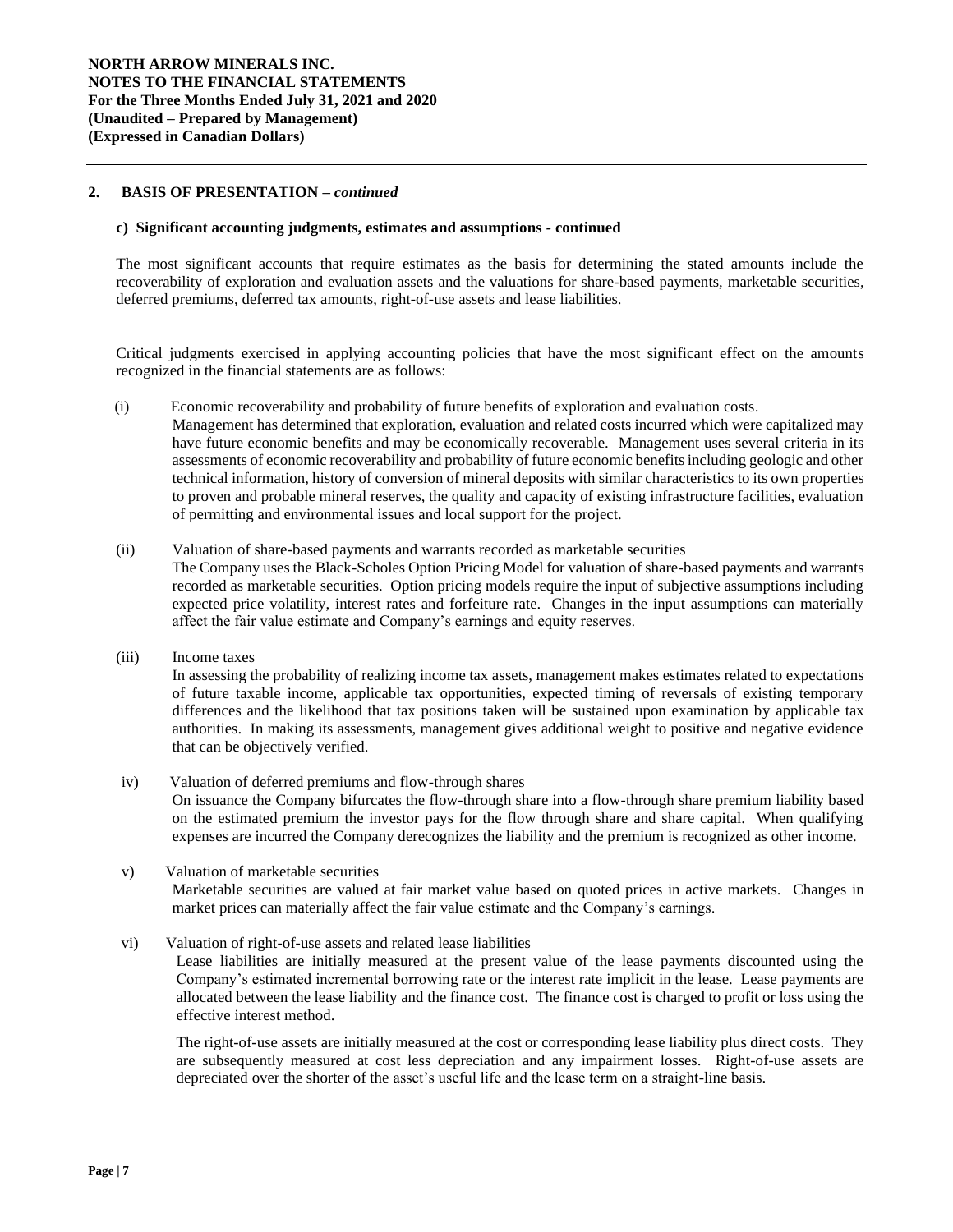# **3. FINANCIAL INSTRUMENTS AND RISK MANAGEMENT**

Financial instruments measured at fair value are classified into one of three levels in the fair value hierarchy according to the relative reliability of the inputs used to estimate the fair values. The three levels of the fair value hierarchy are:

- Level 1 Unadjusted quoted prices in active markets for identical assets or liabilities;
- Level 2 Inputs other than quoted prices that are observable for the asset or liability either directly or indirectly; and
- Level 3 Inputs that are not based on observable market data.

The Company's financial instruments consist of cash, marketable securities, receivables, accounts payable and accrued liabilities, bank line of credit, loan payable, advance from Burgundy Diamond Mines Limited and lease liabilities. Cash is carried at fair value using a Level 1 fair value measurement. The carrying value of receivables, accounts payable and accrued liabilities, advance from Burgundy Diamond Mines Limited and bank line of credit approximate their fair values due to their immediate or short-term maturity. Marketable securities consisting of common shares are recorded at fair value based on the quoted market prices in active markets at the reporting date, which is consistent with Level 1 of the fair value hierarchy. Marketable securities consisting of warrants are recorded at fair value based on a Black Scholes pricing model consistent with Level 3 of the fair value hierarchy.

The Company is exposed to a variety of financial risks by virtue of its activities, including credit risk, interest rate risk, liquidity risks, foreign currency risk, and equity market risk. The Company's objective with respect to risk management is to minimize potential adverse effects on the Company's financial performance. The Board of Directors provides direction and guidance to management with respect to risk management. Management is responsible for establishing controls and procedures to ensure that financial risks are mitigated to acceptable levels.

#### Credit risk

Credit risk is the risk of financial loss to the Company if a counter-party to a financial instrument fails to meet its contractual obligations. The Company manages credit risk by investing its excess cash in short-term investments with investment grade ratings, issued by a Canadian chartered bank. The Company's receivables consist primarily of sales tax receivables due from the federal government and receivables from companies with which the Company has exploration agreements or options. The maximum exposure to credit risk at the reporting date is the carrying value of the Company's receivables and cash.

#### Interest rate risk

Interest rate risk is the risk that the fair value or future cash flows of a financial instrument will fluctuate because of changes in market interest rates. Financial assets and liabilities with variable interest rates expose the Company to interest rate risk with respect to its cash flow. It is management's opinion that the Company is not exposed to significant interest rate risk.

## Liquidity risk

Liquidity risk is the risk that the Company will not be able to meet its obligations as they become due. The Company's ability to continue as a going concern is dependent on management's ability to raise the funds required through future equity financings, asset sales or exploration option agreements, or a combination thereof. The Company has no regular cash flow from its operating activities. The Company manages its liquidity risk by forecasting cash flow requirements for its planned exploration and corporate activities and anticipating investing and financing activities. Management and the Board of Directors are actively involved in the review, planning and approval of annual budgets and significant expenditures and commitments. Failure to realize additional funding could cast significant doubt on the Company's ability to continue as a going concern. As at July 31, 2021, the Company had cash of \$2,371,568 (April 30, 2021 - \$1,091,927) available to settle current liabilities of \$2,557,590 (April 30, 2021 - \$1,606,789).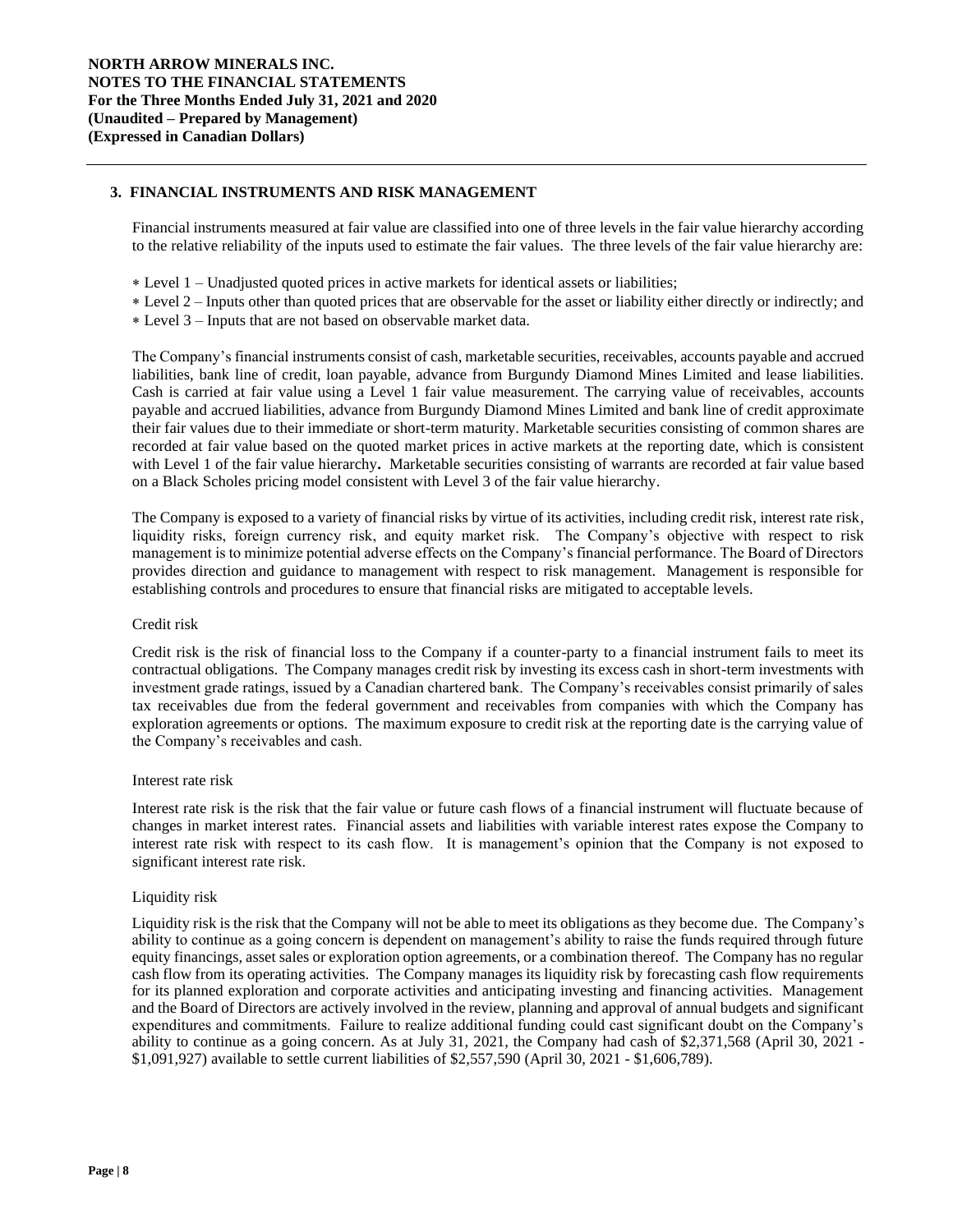# **3. FINANCIAL INSTRUMENTS AND RISK MANAGEMENT – continued**

#### Foreign currency risk

The Company's activities are within Canada and accordingly the Company is not subject to significant foreign currency risk.

#### Equity market risk

The Company is exposed to equity price risk arising from its marketable securities, which are classified as fair value through profit (loss). The Company plans to sell its marketable securities as market conditions permit, or as is required to finance the Company's operations from time-to-time.

## **4. MARKETABLE SECURITIES**

|                                                                                                                                 | Cost      | <b>Unrealized</b><br>Gain (Loss)<br>on AFS<br><b>Securities</b> | Cost of<br><b>FVTPL</b><br><b>Securities</b><br><b>Sold</b> | Gain (Loss)<br>on FVTPL<br><b>Securities</b><br><b>Fair Valued</b> | <b>Fair Value</b>     |
|---------------------------------------------------------------------------------------------------------------------------------|-----------|-----------------------------------------------------------------|-------------------------------------------------------------|--------------------------------------------------------------------|-----------------------|
| April 30, 2020                                                                                                                  | \$379,012 | \$ (50,000)                                                     | \$(234,042)                                                 | \$ (23,053)                                                        | \$71,917              |
| Benchmark Metals Inc. – nil<br>shares<br>Dixie Gold Inc. $-$ nil shares<br>Metals<br>Corp.<br>Rover<br>$\overline{\phantom{0}}$ |           |                                                                 | (58, 150)<br>(44, 495)                                      | 37,733<br>10,495                                                   | (20, 417)<br>(34,000) |
| 250,000 shares                                                                                                                  |           |                                                                 | (18,750)                                                    | 28,750                                                             | 10,000                |
| April 30, 2021                                                                                                                  | 379,012   | (50,000)                                                        | (355, 437)                                                  | 53,925                                                             | 27,500                |
| Rover Metals Corp. $-250,000$<br>shares                                                                                         | ۰         |                                                                 |                                                             | (7,500)                                                            | (7,500)               |
| <b>July 31, 2021</b>                                                                                                            | \$379,012 | \$ (50,000)                                                     | \$ (355, 437)                                               | \$46,425                                                           | \$20,000              |

# **5. RECEIVABLES**

|                     | <b>July 31, 2021</b> | April 30, 2020 |
|---------------------|----------------------|----------------|
| HST/GST receivables | 82,655               | 11,121         |
| Other receivables   | 15,952               | 6,808          |
|                     | 98,607               | 17,929         |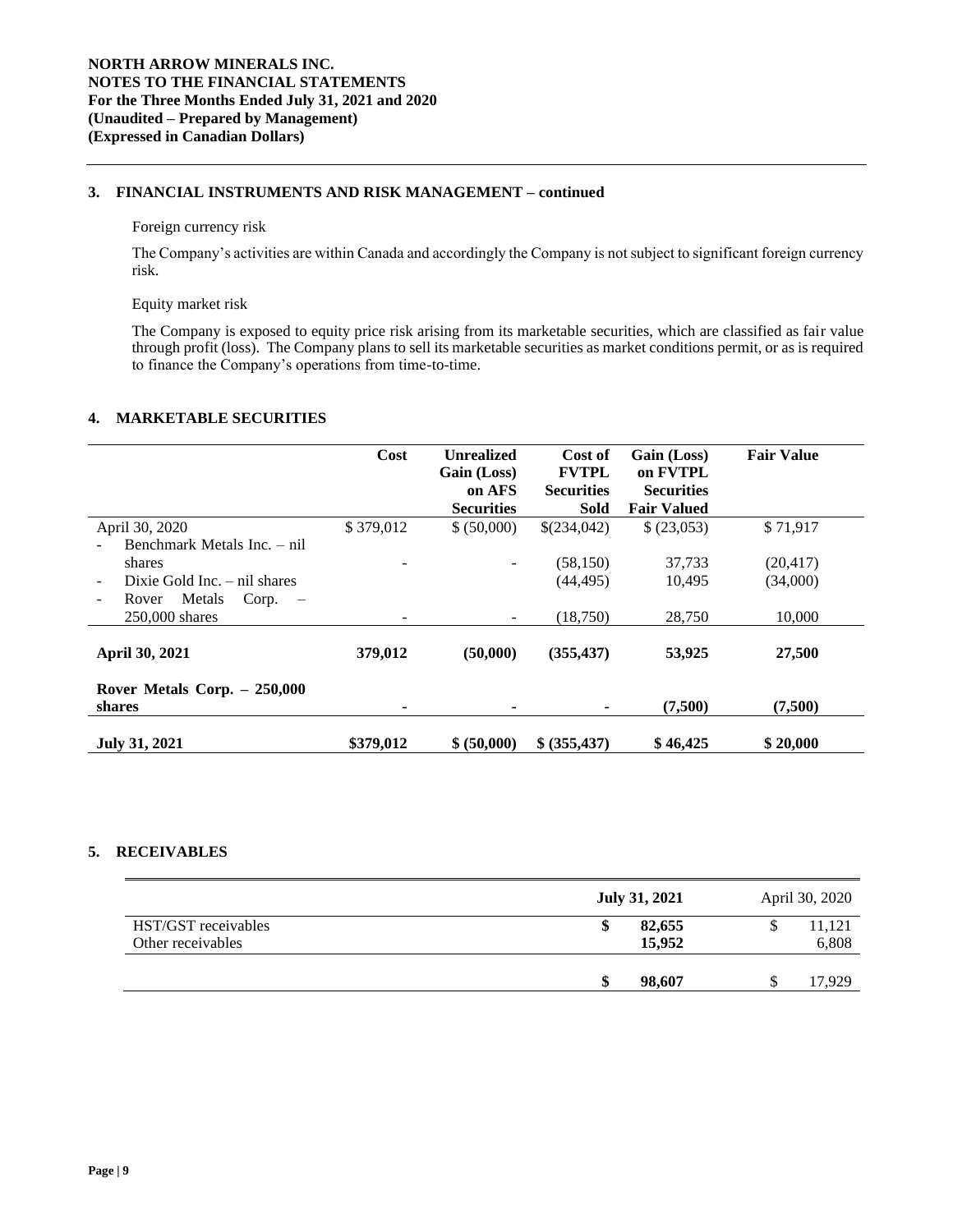# **NORTH ARROW MINERALS INC. NOTES TO THE FINANCIAL STATEMENTS For the Three Months Ended July 31, 2021 and 2020 (Unaudited – Prepared by Management) (Expressed in Canadian Dollars)**

# **6. EQUIPMENT**

|                                 | <b>Office and computer</b> | Field     |              |
|---------------------------------|----------------------------|-----------|--------------|
| Cost                            | equipment                  | equipment | <b>Total</b> |
| Balance, April 30, 2020         | \$69,614                   | \$93,775  | \$163,389    |
| Additions                       | 2,087                      |           | 2,087        |
| <b>Balance July 31, 2021</b>    | 71,701                     | 93,775    | 165,476      |
| <b>Additions</b>                |                            |           |              |
| <b>Balance, July 31, 2021</b>   | \$71,701                   | \$93,775  | \$165,476    |
|                                 |                            |           |              |
| <b>Accumulated Depreciation</b> |                            |           |              |
| Balance, April 30, 2020         | \$44,456                   | \$66,118  | \$110,574    |
| Additions                       | 7,858                      | 5,531     | 13,389       |
| Balance April 30, 2021          | 52,314                     | 71,649    | 123,963      |
| <b>Additions</b>                | 1,455                      | 1,106     | 2,561        |
| <b>Balance, July 31, 2021</b>   | \$53,769                   | \$72,755  | \$126,524    |
|                                 |                            |           |              |
| April 30, 2021                  | \$19,387                   | \$22,126  | \$41,513     |
| <b>July 31, 2021</b>            | \$17,932                   | \$21,020  | \$38,952     |

# **7. RIGHT OF USE ASSETS AND LEASE LIABILITIES**

| <b>Right of use assets</b> | <b>Three Months</b> |   | Year ended April |
|----------------------------|---------------------|---|------------------|
|                            | ended July 31,      |   | 30, 2021         |
|                            | 2021                |   |                  |
| <b>Opening balance</b>     | \$<br>32,408        | æ | 58,171           |
| <b>Additions</b>           | $\blacksquare$      |   | 38,248           |
| <b>Depreciation</b>        | (10, 304)           |   | (64, 011)        |
|                            |                     |   |                  |
| <b>Ending Balance</b>      | 22,104              |   | 32,408           |

| <b>Lease Liabilities</b> | <b>Three Months</b>      |               | Year ended April |
|--------------------------|--------------------------|---------------|------------------|
|                          | ended July 31,           |               | 30, 2020         |
|                          | 2021                     |               |                  |
| <b>Opening balance</b>   | \$<br>33,273             | \$            | 54,708           |
| <b>Additions</b>         |                          |               | 38,248           |
| Lease payments           | (11, 104)                |               | (64, 795)        |
| <b>Finance cost</b>      | 905                      |               | 5,112            |
| <b>Ending Balance</b>    | 23,074                   |               | 33,273           |
|                          |                          |               |                  |
| <b>Current</b>           | \$<br>23,074             | <sup>\$</sup> | 32,390           |
| Long-term                | $\overline{\phantom{a}}$ |               | 883              |
|                          | \$<br>23,074             | \$            | 33,273           |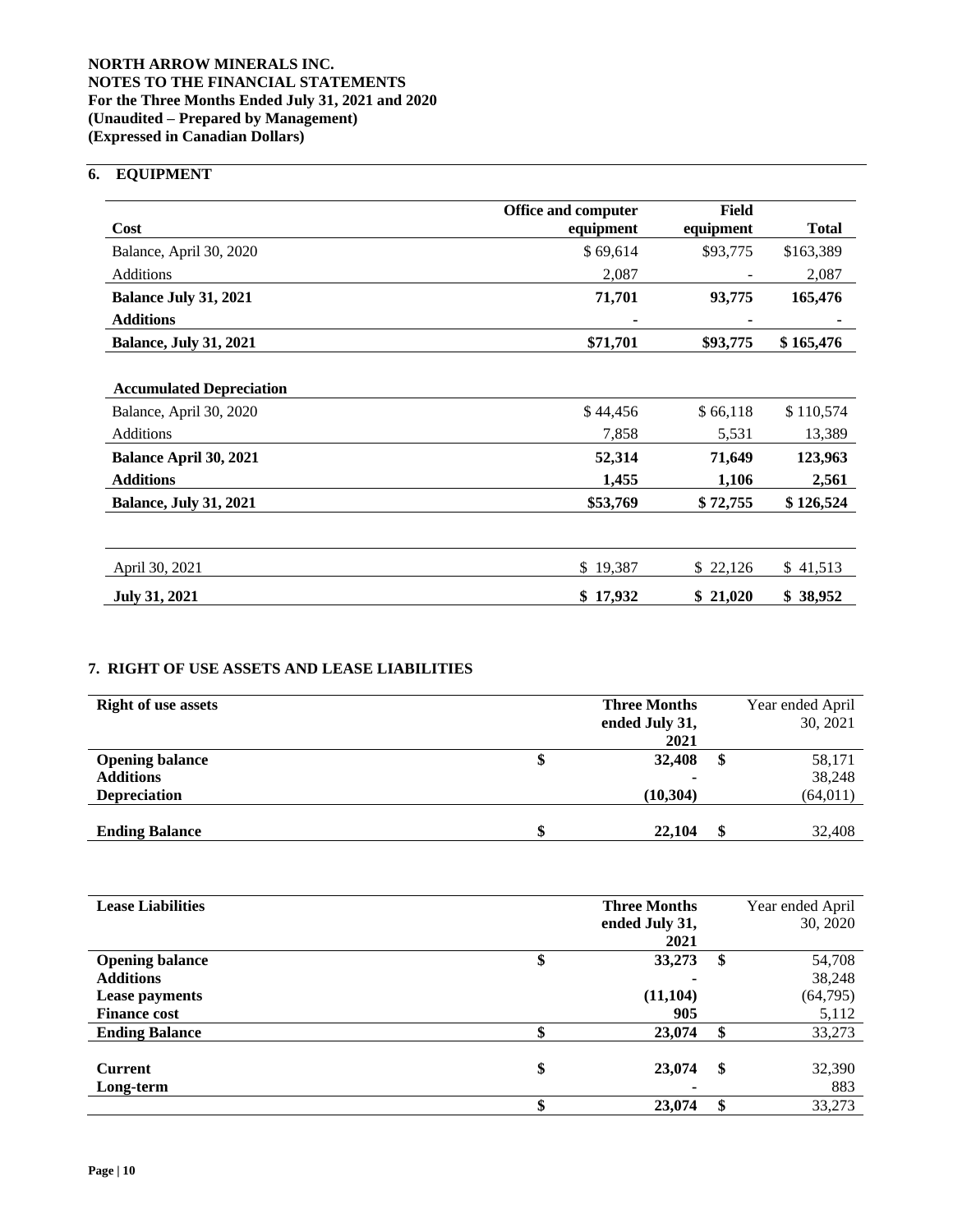# **8. EXPLORATION AND EVALUATION ASSETS**

|                                         |                       | <b>Expended</b><br>During | <b>Write-offs</b><br><b>During</b> |                      |
|-----------------------------------------|-----------------------|---------------------------|------------------------------------|----------------------|
|                                         | <b>April 30, 2021</b> | the Period                | the Period                         | <b>July 31, 2021</b> |
| <b>Diamond Properties</b>               |                       |                           |                                    |                      |
| Lac de Gras, Canada                     |                       |                           |                                    |                      |
| <b>Exploration costs</b>                | \$235,404             | \$                        | \$                                 | \$235,404            |
| Acquisition and tenure costs            | 277,918               |                           |                                    | 277,918              |
| Geological, data collection and assays  | 153,559               |                           |                                    | 153,559              |
| Office and salaries                     | 134,040               |                           |                                    | 134,040              |
|                                         | 800,921               |                           |                                    | 800,921              |
| Pikoo, Canada                           |                       |                           |                                    |                      |
| <b>Exploration costs</b>                | 1,262,325             | 992                       |                                    | 1,263,317            |
| Drilling                                | 2,085,859             |                           |                                    | 2,085,859            |
| Acquisition and tenure costs            | 219,864               | 371                       |                                    | 220,235              |
| Geological, data collection and assays  | 1,597,498             |                           |                                    | 1,597,498            |
| Office and salaries                     | 681,107               | 431                       |                                    | 681,538              |
| Contribution from joint-venture partner | (637, 813)            |                           |                                    | (637, 813)           |
|                                         | 5,208,840             | 1,794                     |                                    | 5,210,634            |
| Loki, Canada                            |                       |                           |                                    |                      |
| <b>Exploration</b> costs                | 519,758               | 26,681                    |                                    | 546,439              |
| Drilling                                | 296,657               | 390,320                   |                                    | 686,977              |
| Acquisition and tenure costs            | 79,029                | 219                       |                                    | 79,248               |
| Geological, data collection and assays  | 463,993               | 1,950                     |                                    | 465,943              |
| Office and salaries                     | 310,198               | 23,129                    |                                    | 333,327              |
| Recoveries                              | (748, 952)            | (19,500)                  |                                    | (768, 452)           |
|                                         | 920,683               | 422,799                   | ٠                                  | 1,343,482            |
| Naujaat, Canada                         |                       |                           |                                    |                      |
| <b>Exploration</b> costs                | 1,165,963             | 207,506                   |                                    | 1,373,469            |
| Drilling                                | 1,464,020             |                           |                                    | 1,464,020            |
| Acquisition and tenure costs            | 430,290               | 5,513                     |                                    | 435,803              |
| Geological, data collection and assays  | 5,272,485             | 1,036,592                 |                                    | 6,309,077            |
| Office and salaries                     | 1,157,704             | 285,533                   |                                    | 1,443,237            |
| Recoveries and contributions            | (582, 560)            | (1,613,689)               |                                    | (2,196,249)          |
|                                         | 8,907,902             | (78, 545)                 |                                    | 8,829,357            |
|                                         |                       |                           |                                    |                      |
| Mel, Canada                             |                       |                           |                                    |                      |
| <b>Exploration</b> costs                | 1,331,925             | 283                       |                                    | 1,332,208            |
| Drilling                                | 465,004               |                           |                                    | 465,004              |
| Acquisition and tenure costs            | 305,896               |                           |                                    | 305,896              |
| Geological, data collection and assays  | 997,079               |                           |                                    | 997,079              |
| Office and salaries                     | 399,750               | 1,743                     |                                    | 401,493              |
|                                         | 3,499,654             | 2,026                     | ÷.                                 | 3,501,680            |
| CSI, Canada                             |                       |                           |                                    |                      |
|                                         |                       |                           |                                    |                      |
| <b>Exploration</b> costs                |                       | 3,808                     |                                    | 3,808                |
| Acquisition and tenure costs            | 12,375                | 455                       |                                    | 12,830               |
| Geological, data collection and assays  | 5,991                 | 31,226                    |                                    | 37,217               |
| Office and salaries                     |                       | 4,283                     |                                    | 4,283                |
|                                         | 18,366                | 39,772                    | Ξ.                                 | 58,138               |
|                                         |                       |                           |                                    |                      |
| <b>TOTAL</b>                            | \$19,356,366          | 387,846                   | \$                                 | \$19,744,212         |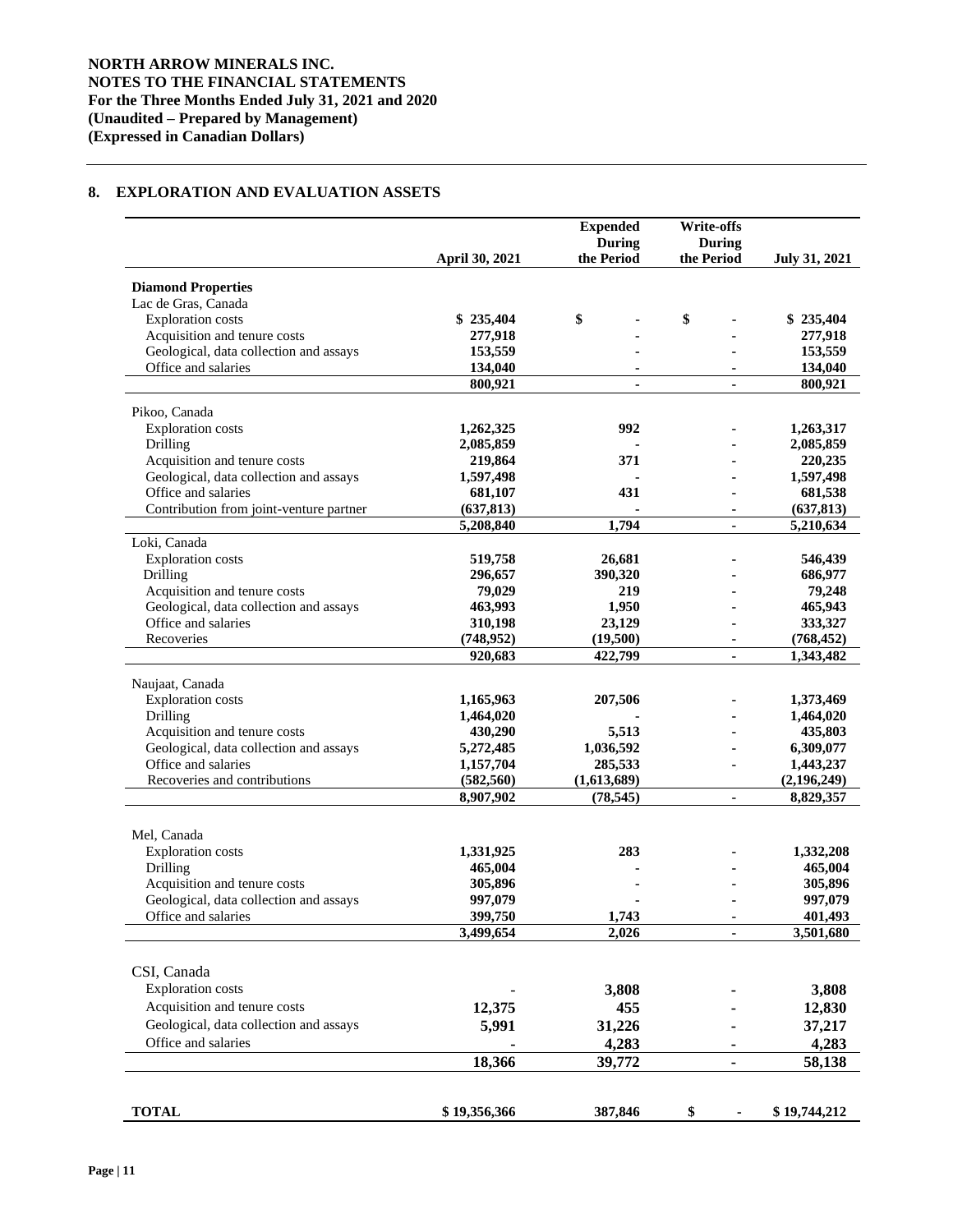# **8. EXPLORATION AND EVALUATION ASSETS**

|                                                               |                          | Expended<br>During       | Write-offs<br>During     |                      |
|---------------------------------------------------------------|--------------------------|--------------------------|--------------------------|----------------------|
|                                                               | April 30, 2020           | the Year                 | the Year                 | April 30, 2021       |
| <b>Diamond Properties</b>                                     |                          |                          |                          |                      |
| Lac de Gras, Canada                                           |                          |                          |                          |                      |
| <b>Exploration</b> costs                                      | \$235,404                | \$                       | \$                       | \$235,404            |
| Acquisition and tenure costs                                  | 277,918                  |                          |                          | 277,918              |
| Geological, data collection and assays                        | 153,559                  |                          |                          | 153,559              |
| Office and salaries                                           | 134,040                  |                          |                          | 134,040              |
|                                                               | 800,921                  | $\overline{\phantom{a}}$ | $\overline{\phantom{a}}$ | 800,921              |
| Pikoo, Canada                                                 |                          |                          |                          |                      |
| <b>Exploration</b> costs                                      | 1,261,940                | 385                      |                          | 1,262,325            |
|                                                               |                          |                          |                          |                      |
| Drilling<br>Acquisition and tenure costs                      | 2,085,859<br>218,467     | 1,397                    |                          | 2,085,859<br>219,864 |
|                                                               |                          |                          |                          |                      |
| Geological, data collection and assays<br>Office and salaries | 1,597,498                |                          |                          | 1,597,498            |
|                                                               | 661,065                  | 20,042                   |                          | 681,107              |
| Contribution from joint-venture partner                       | (637, 813)               |                          |                          | (637, 813)           |
|                                                               | 5,187,016                | 21,824                   | $\overline{a}$           | 5,208,840            |
| Loki, Canada                                                  |                          |                          |                          |                      |
| <b>Exploration</b> costs                                      | 501,302                  | 18,456                   |                          | 519,758              |
| Drilling                                                      | 296,657                  |                          |                          | 296,657              |
| Acquisition and tenure costs                                  | 78,299                   | 730                      |                          | 79,029               |
| Geological, data collection and assays                        | 287,068                  | 176,925                  |                          | 463,993              |
| Office and salaries                                           | 256,778                  | 53,420                   |                          | 310,198              |
| Recoveries                                                    | (636,000)                | (112,952)                |                          | (748, 952)           |
|                                                               | 784,104                  | 136,579                  | $\overline{\phantom{a}}$ | 920,683              |
|                                                               |                          |                          |                          |                      |
| Naujaat, Canada                                               |                          |                          |                          |                      |
| <b>Exploration costs</b>                                      | 984,565                  | 181,398                  |                          | 1,165,963            |
| Drilling                                                      | 1,464,020                |                          |                          | 1,464,020            |
| Acquisition and tenure costs                                  | 402,881                  | 27,409                   |                          | 430,290              |
| Geological, data collection and assays                        | 5,056,137                | 216,348                  |                          | 5,272,485            |
| Office and salaries                                           | 1,007,866                | 149,838                  |                          | 1,157,704            |
| Recoveries and contributions                                  |                          | (582, 560)               | $\overline{\phantom{a}}$ | (582, 560)           |
|                                                               | 8,915,469                | (7, 567)                 |                          | 8,907,902            |
|                                                               |                          |                          |                          |                      |
| Mel, Canada                                                   |                          |                          |                          |                      |
| <b>Exploration</b> costs                                      | 1,330,689                | 1,236                    |                          | 1,331,925            |
| Drilling                                                      | 465,004                  |                          |                          | 465,004              |
| Acquisition and tenure costs                                  | 303,152                  | 2,744                    |                          | 305,896              |
| Geological, data collection and assays                        | 997,079                  |                          |                          | 997,079              |
| Office and salaries                                           | 371,766                  | 27,984                   | $\overline{\phantom{a}}$ | 399,750              |
|                                                               | 3,467,690                | 31,964                   |                          | 3,499,654            |
|                                                               |                          |                          |                          |                      |
| CSI, Canada                                                   |                          |                          |                          |                      |
| Acquisition and tenure costs                                  |                          | 12,375                   |                          | 12,375               |
| Geological, data collection and assays                        |                          | 5,991                    |                          | 5,991                |
|                                                               | $\overline{\phantom{0}}$ | 18,366                   | $\overline{\phantom{a}}$ | 18,366               |
|                                                               |                          |                          |                          |                      |
| <b>TOTAL</b>                                                  | \$19,155,200             | \$201,166                | \$                       | \$19,356,366         |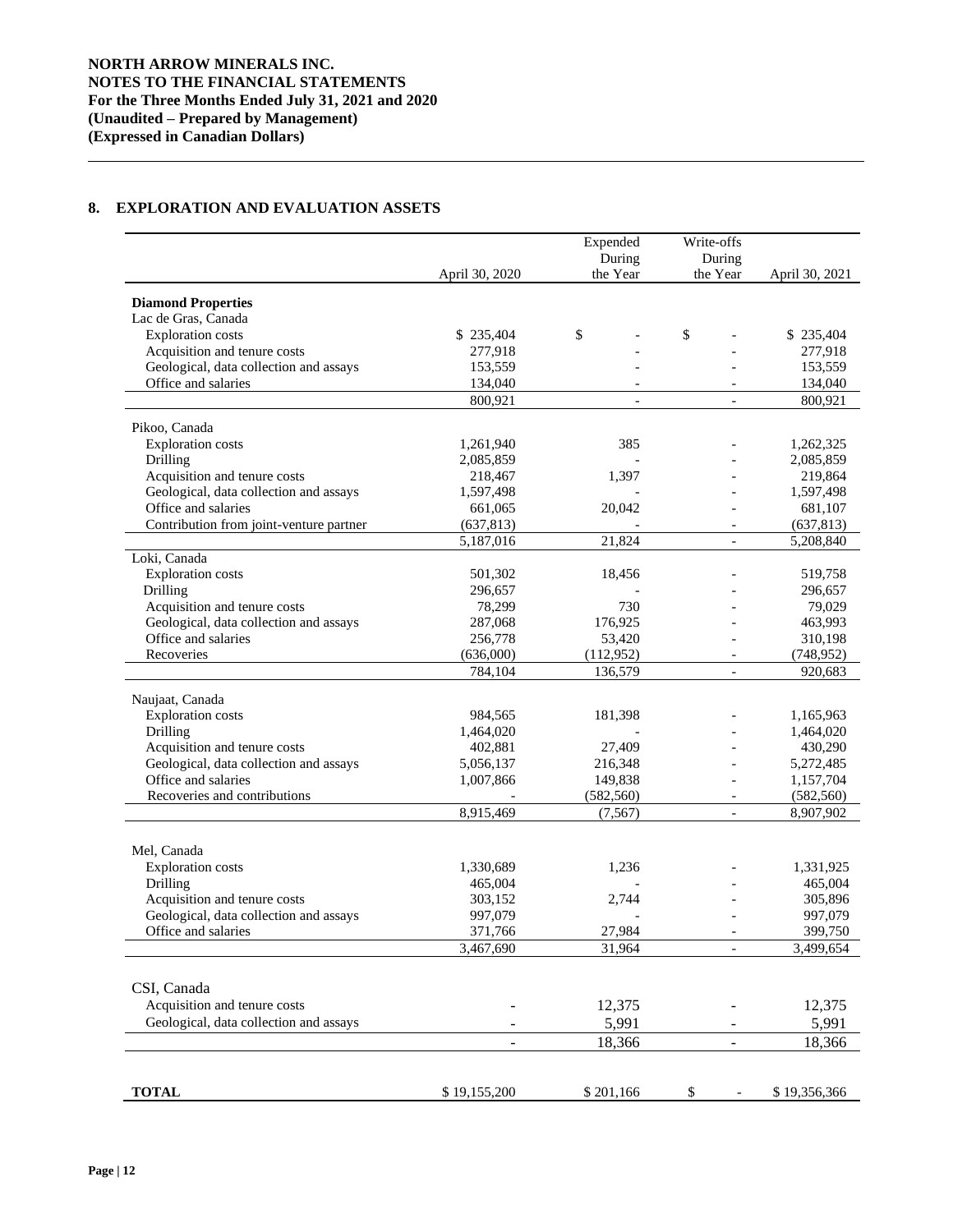## **8. EXPLORATION AND EVALUATION ASSETS -** *continued*

Title to exploration and evaluation assets involves certain inherent risks due to the difficulties of determining the validity of certain claims as well as the potential for problems arising from the frequently ambiguous conveyancing history characteristic of many exploration and evaluation assets. The Company has investigated title to all of its exploration and evaluation assets and, to the best of its knowledge, title to all of these assets are in good standing.

## **Diamond Properties, Canada**

#### *Lac de Gras project, Northwest Territories*

In August 2011, the Company entered into an option agreement with Dominion Diamond Mines ("Dominion"), and Springbok Holdings Inc. ("Springbok"), to jointly explore Springbok and the Company's Lac de Gras property and Dominion's land holdings contiguous to Springbok and the Company's Lac de Gras property (collectively, the "JV Property"). Subsequently in accordance with the terms of the agreement, Dominion incurred more than \$5,000,000 of exploration expenditures and earned a 55% interest in the joint venture and the Company and Springbok shared equally a 45% interest in the JV Property.

On October 24, 2012, the Company entered into an agreement to acquire Springbok's interest in the JV Property (the "Springbok Interests") for 1,000,000 shares in the Company issued at a value of \$235,000. As additional consideration, in the event that the Company subsequently incurs \$2 million in joint venture expenditures on the JV Property, the Company will issue to Springbok that number of common shares of the Company having a value of \$1 million. A director of the Company is a principal of Springbok.

In October 2015, the Company and Dominion finalized a joint venture agreement having an effective date of June 1, 2015 to govern the ongoing evaluation, on the basis of a 45%/55% (North Arrow/Dominion) joint venture, of the JV Property. During 2020, Dominion filed for creditor protection under the regulations of the Companies' Creditor Arrangement Act ("CCAA") to allow time for the reorganization of its finances with respect to its operating mine and operations in the Northwest Territories. Effective February 3, 2021, Dominion sold its Ekati diamond mine and associated assets, including its interest in the joint venture and the JV property, to Arctic Canadian Diamond Company ("ACDC").

Subsequent to December 2015, the Company has elected not to contribute its proportionate share of costs to joint venture exploration programs and as a result its interest in the joint venture has been diluted. As of February 3, 2021, the Company and ACDC agreed the Company holds a 22.69% interest in the joint venture.

#### *Naujaat project, Nunavut*

The Company maintains a 100% interest in the Naujaat diamond project. This interest is subject to a February 15, 2017 agreement under which the Company agreed to pay Stornoway Diamond Corporation ("Stornoway") \$2.5 million at the time the first royalty payments relating to the Naujaat project are payable. In addition, Stornoway retains a 0.5% gross overriding royalty ("GOR") and net smelter royalty ("NSR") on diamond, precious metal and base metal production from the Naujaat project.

The Naujaat project is also subject to an additional 3% NSR on metals and a 3% gross production royalty ("GPR") on industrial minerals, including diamonds. Effective November 21, 2016, the Company reached an agreement with the underlying royalty holder where each of the NSR and GPR may be reduced to from 3% to 1% subject to future contingent cash payments totaling \$5.15 million and future staged exploration expenditures totalling \$20 million.

Effective June 1, 2020 the Company entered into an option agreement with Burgundy Diamond Mines Limited ("Burgundy") (previously EHR Resources Ltd.). Under the terms of the option agreement, Burgundy can earn a 40% interest in the project by investing \$5,600,000 to collect a 1,500 to 2,000 tonne preliminary bulk sample during the 2021 summer field season. The agreement provides that North Arrow will receive a fee of 5% of costs incurred on the Naujaat project and the Company has recorded the fee as an exploration cost and a contribution to the project. As part of the agreement, Burgundy has, as at July 31, 2021, advanced \$2,800,000 to be used by North Arrow, as operator, to prepare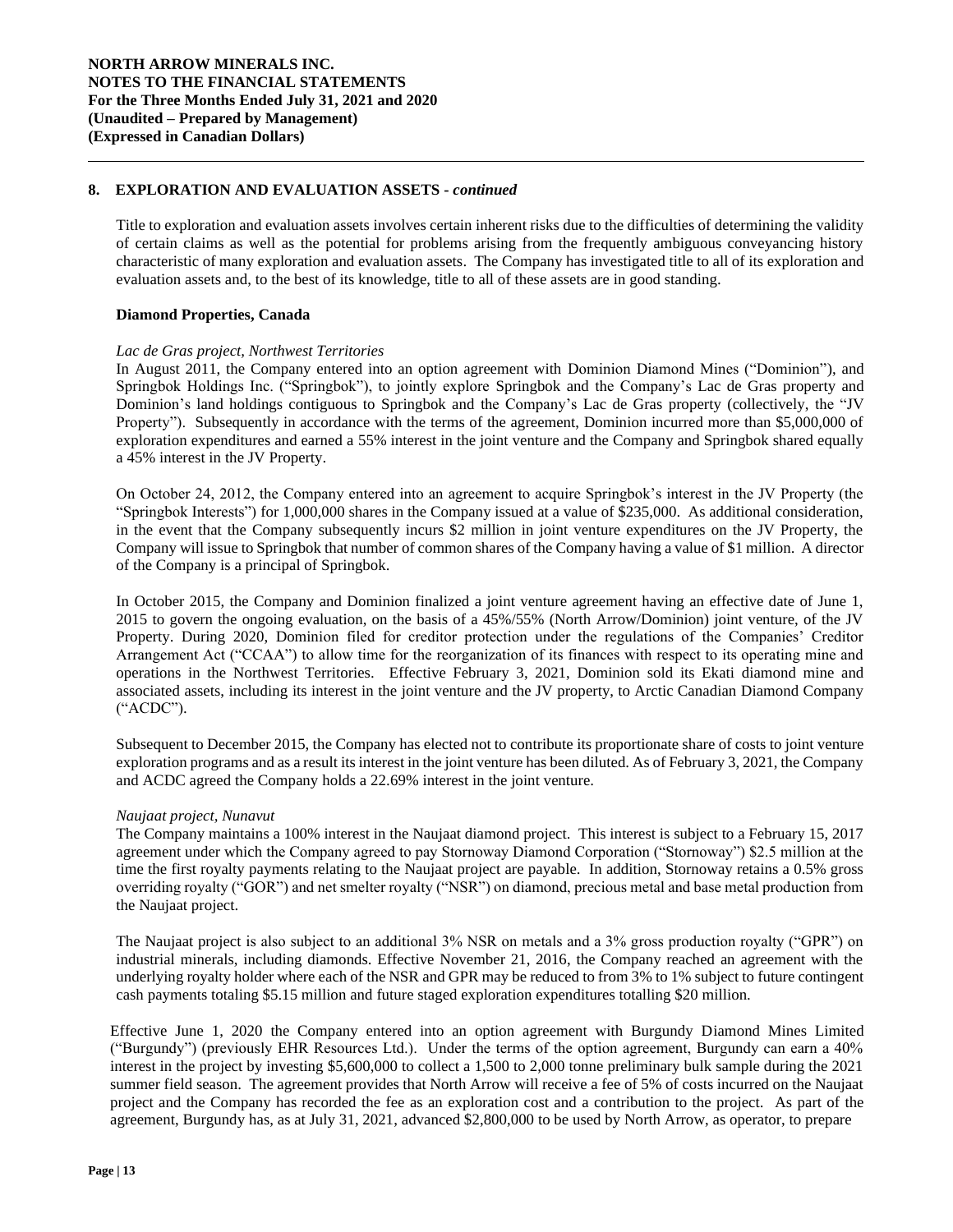## **8. EXPLORATION AND EVALUATION ASSETS –** *continued*

#### **Diamond Properties, Canada –** *continued*

for the bulk sample program. A condition of the option is that Burgundy must complete a financing sufficient to fund the full \$5,600,000 (completed). The Company and Burgundy have also entered into a non-binding letter of intent to negotiate a second option agreement under which Burgundy may elect, after completing the 2021 preliminary bulk sample, to earn an additional 20% interest in the Q1-4 diamond deposit by funding the collection of a 10,000 tonne bulk sample.

#### *Pikoo project, Saskatchewan*

The Company maintains a 100% interest in the Pikoo diamond project. This interest is subject to a February 15, 2017 agreement under which the Company agreed to pay Stornoway \$1.25 million at the time the first royalty payments relating to the Pikoo project are payable. In addition, Stornoway retains a 1.0% gross overriding royalty ("GOR") and net smelter royalty ("NSR") on diamond, precious metal and base metal production from the Pikoo project.

#### *Loki project, Northwest Territories*

The Company maintains a 100% interest in the Loki diamond project subject to royalties ranging from 1.25% to 1.5% on diamonds and base and precious metals granted to Umgeni Holdings International Limited ("Umgeni") under the terms of a January 25, 2016 royalty purchase agreement. Effective July 31, 2019, the royalty purchase agreement was amended to grant Umgeni increased royalties ranging to 2% for \$266,000 (received). Umgeni is a private company of which a director of the Company is a beneficiary of the sole shareholder.

During the year ended April 30, 2021 the Company accepted a \$130,000 grant under the NWT Mineral Incentive Program. The grant amount must be spent on exploration activities prior to March 31, 2021 (completed).

#### *Mel project, Nunavut*

The Company maintains a 100% interest in the Mel diamond project in Nunavut. This interest is subject to a 1% GOR payable to Anglo Celtic Exploration Ltd (the "ACEL GOR"), a private company controlled by a director. The Company retains the right to buy back one half of the ACEL GOR for \$1,000,000 at any time.

Effective January 13, 2021, the Company entered into an agreement with StrategX Elements Corp ("StrategX") to sell to StrategX the non-diamond mineral rights in the Mel Property for consideration of a 1% GOR on the non-diamond production and 100% of the rights to any diamond discoveries in a 435,000 ha area of interest surrounding the property ("StrategX AOI"). StrategX retains a 2% GOR on any diamond production in the StrategX AOI, reduced to 1% wherever the ACEL GOR applies. North Arrow retains the right to purchase 50% of StrategX's GOR for \$2,000,000. StrategX retains the right to purchase 50% of the North Arrow GOR for \$1,000,000.

#### *Luxx project, Nunavut*

The Company maintains a 100% interest in the Luxx diamond project in Nunavut. The interest is subject to a 1% GOR payable to Anglo Celtic Exploration Ltd. The Company retains the right to buy back one half of the gross overriding royalty for \$1,000,000 at any time.

#### *CSI Project, Nunavut*

The CSI project consists of 3 claims that were acquired through staking during the year ended April 30, 2021.

# **9. ACCOUNTS PAYABLE AND ACCRUED LIABILITIES**

|                                       | <b>July 31, 2021</b>       | April 30, 2021     |
|---------------------------------------|----------------------------|--------------------|
| Trade payables<br>Accrued liabilities | 1,098,753<br>\$<br>276,600 | 161,504<br>272,700 |
|                                       | 1,375,353                  | 434,204            |

Included in accrued liabilities is an initial provision of \$241,000 for estimated costs related to the demobilization of equipment in Nunavut.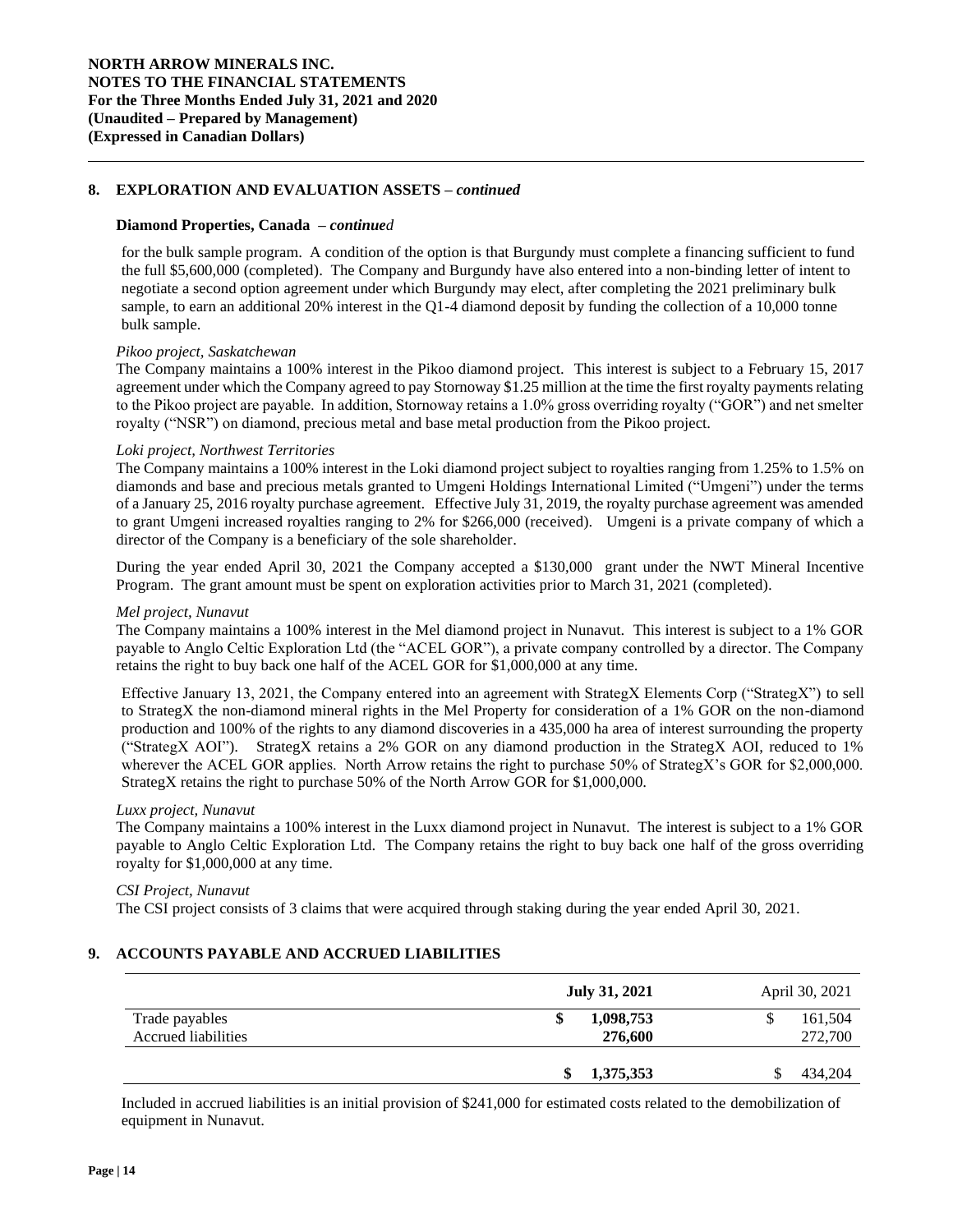## **10. BANK LINE OF CREDIT**

|                     | July 31, 2021 |            | April 30, 2020 |        |
|---------------------|---------------|------------|----------------|--------|
| Bank line of credit | ۱D            | .000<br>40 |                | 40.000 |

During the year ended April 30, 2020, the Company received a 0% interest operating line of credit under the terms of the Canadian Emergency Business Account Program. If repaid in full by December 31, 2022, 25% of the balance may be forgiven. If not repaid by December 31, 2022, the Company will have the option for a 3 year term extension on the unpaid balance of the loan bearing interest at the rate of 5% per annum. The loan must be repaid in full by December 31, 2025.

## **11. LOAN PAYABLE**

Effective February 17, 2021 the Company entered into an agreement with Anglo Celtic Exploration Ltd. ("Anglo"), a company controlled by a director, to provide North Arrow an unsecured loan of \$400,000. Under the terms of the agreement the loan carries an interest rate of 10% per annum and is to be repaid February 16, 2022. As further consideration for agreeing to advance the loan, North Arrow issued to Anglo 1,000,000 bonus shares at a fair value of \$85,000. The bonus shares cost is amortized over the term of the loan. The unamortized portion of the cost the bonus shares is recorded as a reduction in the loan.

# **12. CAPITAL STOCK AND RESERVES**

#### **Authorized share capital**

The authorized share capital of the Company is an unlimited number of common shares without par value.

#### **Share issuances**

On May 31, 2021 the Company completed a 9,222,000 unit flow through financing at a price of \$0.11 per share for gross proceeds of \$1,014,420. Each unit consisted of a flow through share and one half of a transferable non-flow-through warrant. Each whole warrant will entitle the holder to purchase one additional non-flow through share at a price of \$0.18 for a period of two years. The flow through shares were issued at a premium which was determined to be \$46,110 and this has been recorded as a deferred premium liability. During the three months ended July 31, 2021, the Company incurred eligible exploration expenditures and credited other income of \$21,210 to operations and the remaining amount of \$24,900 is recorded as the deferred premium at July 31, 2021. Finders' fees and costs of \$32,379 were payable in connection with this private placement.

#### **Stock options and warrants**

At the Company's Annual General Meeting held on December 17, 2020, the shareholders ratified the stock option plan (the "Plan"). The Plan gives the directors the authority to grant options to directors, officers, employees and consultants. The maximum number of shares to be issued under the Plan is 10% of the issued and outstanding common shares at the time of the grant. The exercise price of each option granted shall not be less than the market price at the date of grant less a discount up to 25% in accordance with the policies of the TSX Venture Exchange ("TSXV").

Options granted typically have a term up to 5 years with vesting provisions determined by the directors in accordance with TSXV policies for Tier 2 Issuers, with a typical vesting period of 25% upon grant and 25% every six months thereafter.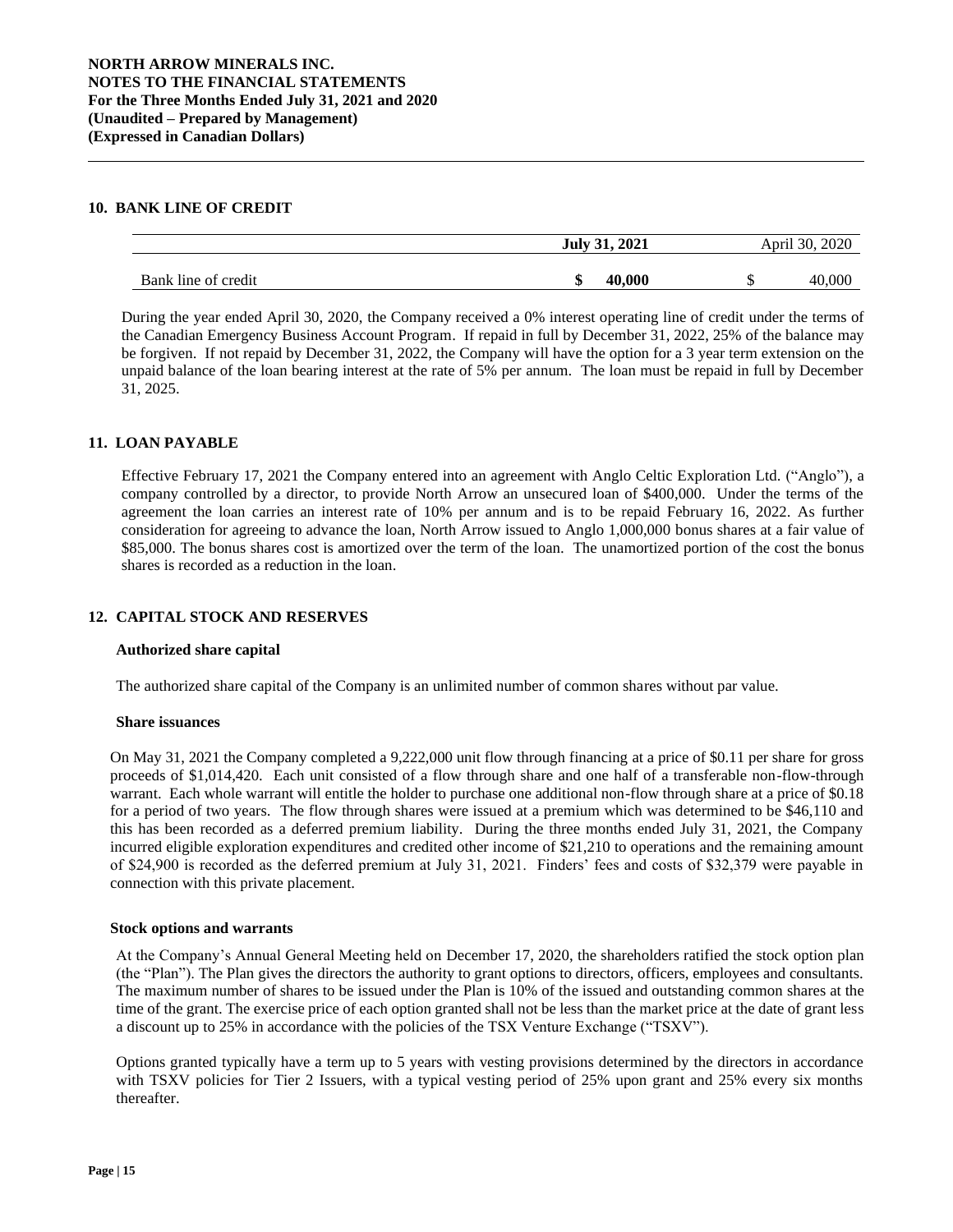### **12. CAPITAL STOCK AND RESERVES –** *continued*

#### **Stock options and warrants – continued**

As at July 31, 2021, the following stock options were outstanding:

| Number of     | <b>Exercise</b> | Number of            |                    |
|---------------|-----------------|----------------------|--------------------|
| <b>Shares</b> | Price           | <b>Shares Vested</b> | <b>Expiry Date</b> |
| 2,210,000     | 0.27<br>S       | 2,210,000            | June 23, 2022      |
| 50,000        | 0.25<br>S       | 50,000               | November 21, 2022  |
| 2,070,000     | 0.27<br>S       | 2,070,000            | May 10, 2023       |
| 2,670,000     | 0.20<br>S       | 2,670,000            | July 12, 2023      |
| 2,970,000     | 0.10<br>S       | 2,970,000            | November 8, 2024   |
| 400.000       | \$<br>0.10      | 200,000              | December 17, 2025  |
| 1.025.000     | \$<br>0.12      | 256,250              | June 3, 2026       |
| 11,395,000    |                 | 10,426,250           |                    |

A summary of the Company's stock option activity is as follows:

|                               |               | Weighted              |
|-------------------------------|---------------|-----------------------|
|                               | <b>Number</b> | Average               |
|                               | of Options    | <b>Exercise Price</b> |
| Balance, April 30, 2020       | 9,970,000     | 0.20                  |
| Options granted               | 400,000       | 0.10                  |
| Balance, April 30, 2021       | 10,370,000    | \$0.20                |
| <b>Options granted</b>        | 1,025,000     | 0.12                  |
| <b>Balance, July 31, 2021</b> | 11,395,000    | \$0.18                |

## **Share-based compensation**

During the three months ended July 31, 2021, the Company granted 1,025,000 stock options (July 31, 2020 – nil) having a total fair value of \$90,394 (July 31, 2020 - \$nil) and a weighted average grant-date value of \$0.09 (July 31, 2020 – \$nil) per option. During the three months ended July 31, 2021, the Company recognized share-based compensation of \$38,558 (July 31, 2020 – \$12,883) relating to options vested during the year.

The fair value of options granted was estimated on the date of grant using the Black-Scholes option pricing model, with the following assumptions:

|                                 | <b>July 31, 2021</b> | April 30, 2021 |
|---------------------------------|----------------------|----------------|
| Risk-free interest rate         | $1.00\%$             | 1.75%          |
| Expected dividend yield         | Nil                  | Nil            |
| Expected stock price volatility | 116.00%              | 117.57%        |
| Expected life                   | 5 years              | 5 years        |
| Expected forfeiture rate        | Nil                  | Nil            |

L.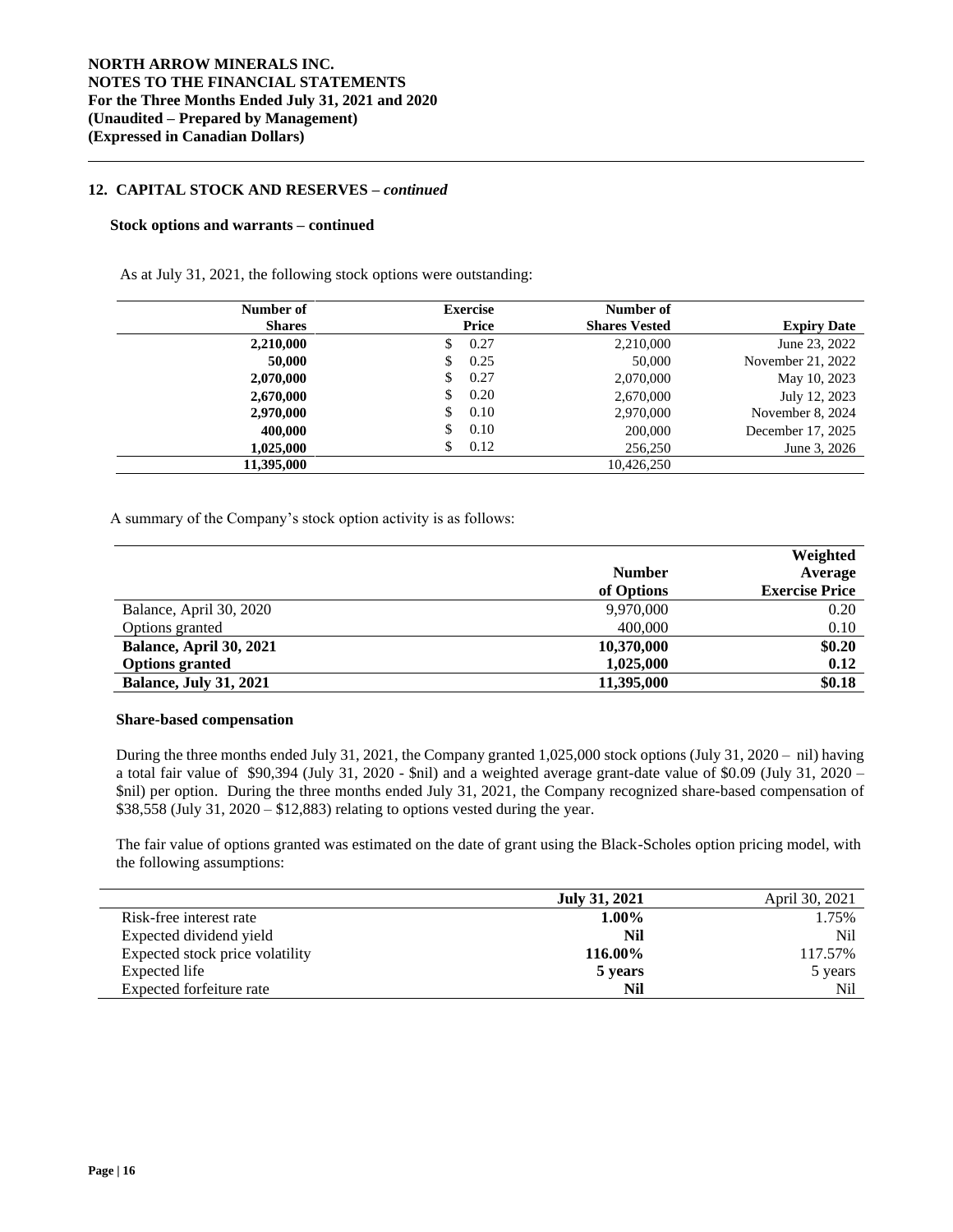#### **12. CAPITAL STOCK AND RESERVES –** *continued*

#### **Stock options and warrants – continued**

A summary of the Company's warrant activity is as follows:

|                                         |                 | Weighted        |
|-----------------------------------------|-----------------|-----------------|
|                                         | <b>Number</b>   | Average         |
|                                         | of              | <b>Exercise</b> |
|                                         | <b>Warrants</b> | <b>Price</b>    |
|                                         |                 |                 |
| <b>Balance, April 30, 2020 and 2021</b> | 44,386,003      | \$0.18          |
| <b>Issued</b>                           | 4,611,000       | 0.18            |
|                                         |                 |                 |
| <b>Balance, July 31, 2021</b>           | 48,997,003      | \$0.18          |

At July 31, 2021 the following warrants were outstanding:

| <b>Number of Warrants</b> | <b>Exercise Price</b> | <b>Expiry Date</b> |
|---------------------------|-----------------------|--------------------|
| 20,000,000                | $*$ \$0.225           | **May 17,2022      |
| 5,070,887                 | $*$ \$0.225           | **June 19, 2022    |
| 1,410,830                 | \$0.30                | **June 19, 2022    |
| 17,904,286                | \$ 0.10               | July 31, 2024      |
| 4,611,000                 | \$ 0.18               | May 31, 2023       |
| 48,997,003                |                       |                    |

Exercise price amended July 31, 2019 to \$0.225

\*\* Expiry date amended July 31, 2019 to May 17, 2022 and June 19, 2022.

# **13. RELATED PARTY TRANSACTIONS**

Details of the transactions between the Company and related parties not disclosed elsewhere in the financial statements are disclosed below.

The Company incurred the following transactions in the normal course of operations in connection with companies which have an officer and/or director in common.

- a) Paid or accrued consulting fees of \$2,250 (July 31, 2020 \$2,250) to the Corporate Secretary of the Company. This amount is included in salaries disclosed below.
- b) Paid \$nil (July 31, 2020 \$347) for office costs to a company controlled by a director.
- c) Charged related parties \$1,620 (July 31, 2020 \$1,840) for rent, office and administrative costs.
- d) Included in accounts payable is \$100,795 (July 31, 2020 \$25,045) due to directors and officers.
- e) Interest of \$10,252 (July 31, 2020 \$nil) has been accrued on an unsecured loan from a company controlled by a director.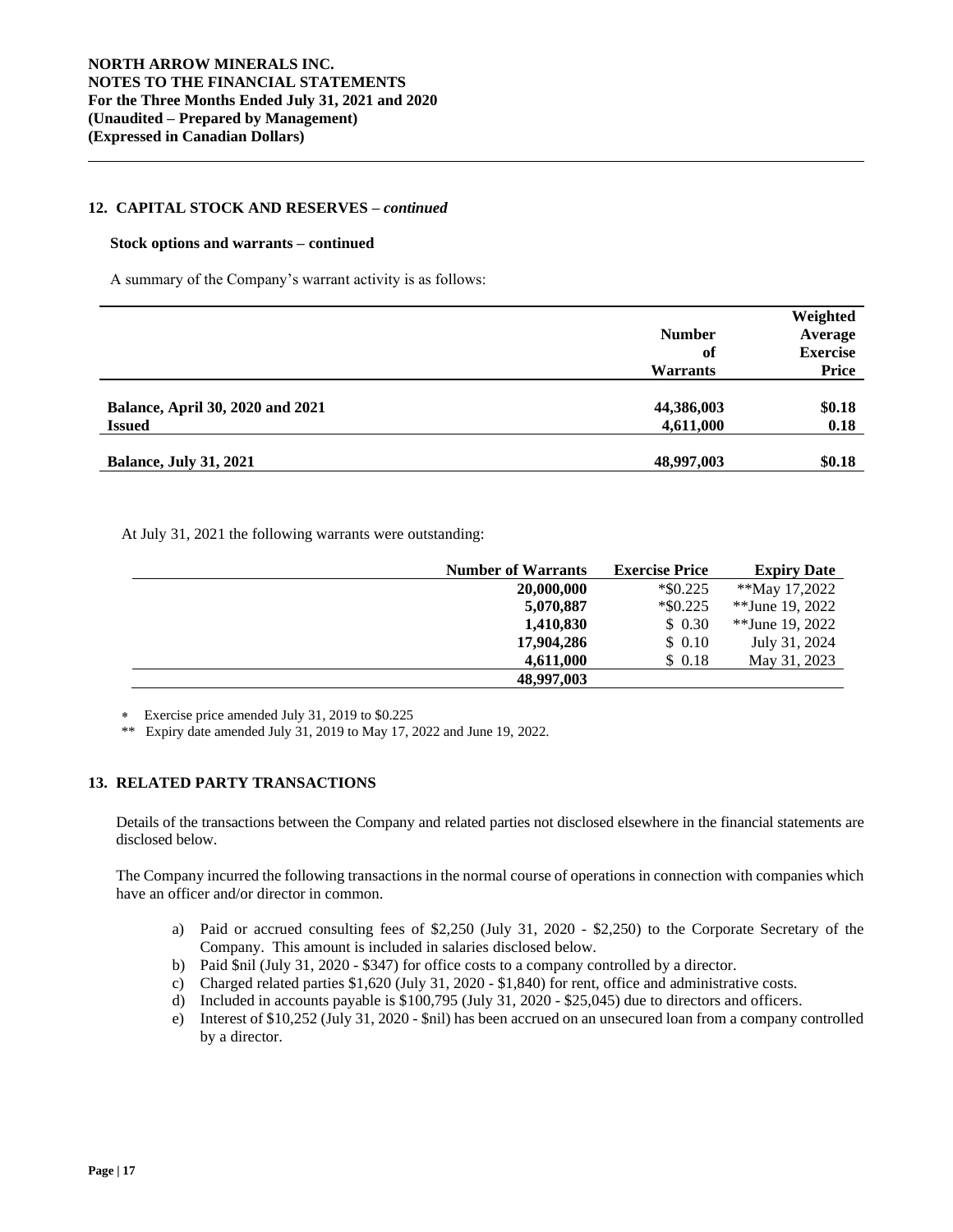#### **13. RELATED PARTY TRANSACTIONS - continued**

The remuneration of directors and key management personnel during the three months ended July 31, 2021 was as follows:

|                                                                                                              | July 31, 2021 |                            | July 31, 2020 |                          |
|--------------------------------------------------------------------------------------------------------------|---------------|----------------------------|---------------|--------------------------|
| Salaries <sup>1</sup><br>Salaries in exploration costs <sup>1</sup><br>Share-based compensation <sup>2</sup> | \$            | 46,073<br>25,927<br>26,865 |               | 69,190<br>3,157<br>7,699 |
| Total                                                                                                        |               | 98,865                     |               | 80,046                   |

1 – When key management is working specifically on mineral properties their time is capitalized against the mineral property.

2 – Share-based compensation is the fair value of options that have been granted to directors and key management personnel.

During the year ended April 30, 2016, the Company entered into an employment agreement with a senior employee and officer for his services requiring a minimum annual payment of \$225,000. In addition, the employment agreement contains clauses which could provide for a payment or payments in excess of \$450,000 on termination of employment or conclusion of a change in control or similar transaction.

# **14. SUPPLEMENTAL DISCLOSURE WITH RESPECT TO CASH FLOWS**

The significant non-cash transactions for the three months ended July 31, 2021 were:

- a) the Company incurred exploration and evaluation expenditures of \$1,257,137 (April 30, 2020 \$304,321) that are included in accounts payable and accrued liabilities at year end.
- c) Included in right-of-use assets is \$168,026 (April 30, 2021 \$168,026) representing the capitalized portion of leased real estate and equipment assets.
- d) Included in lease liabilities is \$168,026 (April 30, 2020 \$168,026) of capitalized lease payments and \$905 (July 31, 2020 - \$1,805) of effective interest expense.

# **15. CAPITAL MANAGEMENT**

The capital of the Company consists of the items included in shareholders' equity. The Company manages its capital structure and makes adjustments to it, based on the funds available to the Company. The Company's objective for capital management is to plan for the capital required to support the Company's ongoing acquisition and exploration of its mineral properties and to provide sufficient funds for its corporate activities. There have been no changes to the management of capital during the fiscal year.

The Company's exploration and evaluation assets are in the exploration stage. As an exploration stage company, the Company is currently unable to self-finance its operations. The Company has historically relied on equity financings to finance its operations. In order to carry out the Company's planned exploration programs and to pay for administrative costs, the Company will have to raise additional funds as required. To effectively manage the Company's capital requirements, the Company's management has in place a planning and budgeting process.